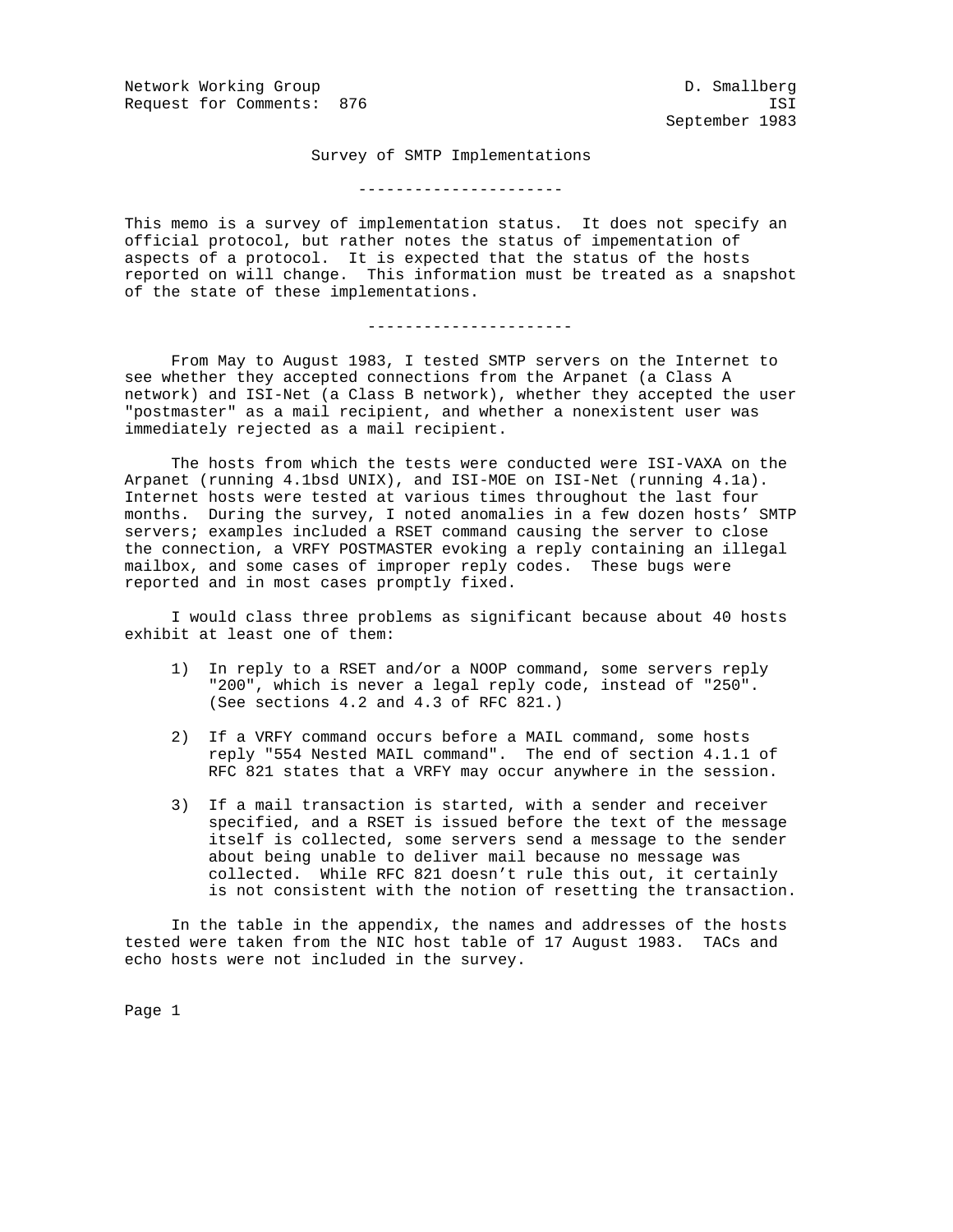Here are the summarized results of the survey:

483 hosts were tested

- 283 are claimed by the host table to support SMTP
- 49 of those 283 (17%) failed to permit a connection to be opened from either ISI-VAXA or ISI-MOE.
- 51 hosts did not claim to support SMTP, but did allow a connection to be opened from at least one of the two ISI test hosts.
- 285 hosts were connected to from ISI-VAXA
- 170 hosts were connected to from ISI-MOE; all 170 were connected to from ISI-VAXA as well.
- 115 hosts out of the 285 (40%), therefore, could be connected to from ISI-VAXA only.
- 69 of the 285 connectable hosts (24%) returned a positive reply to the command "VRFY postmaster"
- 162 hosts out of the 285 connectable hosts (57%) immediately rejected mail addressed to a nonexistent user; that is, they gave an "unknown user" reply to the command "RCPT TO:<jqkxwzvb@host>", where "host" was the foreign host.
- 115 hosts out of the 285 (40%) gave a positive acknowledgement to a RCPT command with a nonexistent user.
	- 8 hosts (3%) were never up during this part of the test.
- 121 hosts out of the 162 which immediately reject mail to nonexistent users (75%) accepted mail for the recipient "postmaster". Thus, 42% (121 out of 285) of the connectable hosts do not immediately reject mail for "postmaster".

References:

RFC 821 Postel, J., "Simple Mail Transfer Protocol", RFC 821, Network Information Center, SRI International, Menlo Park, August 1982.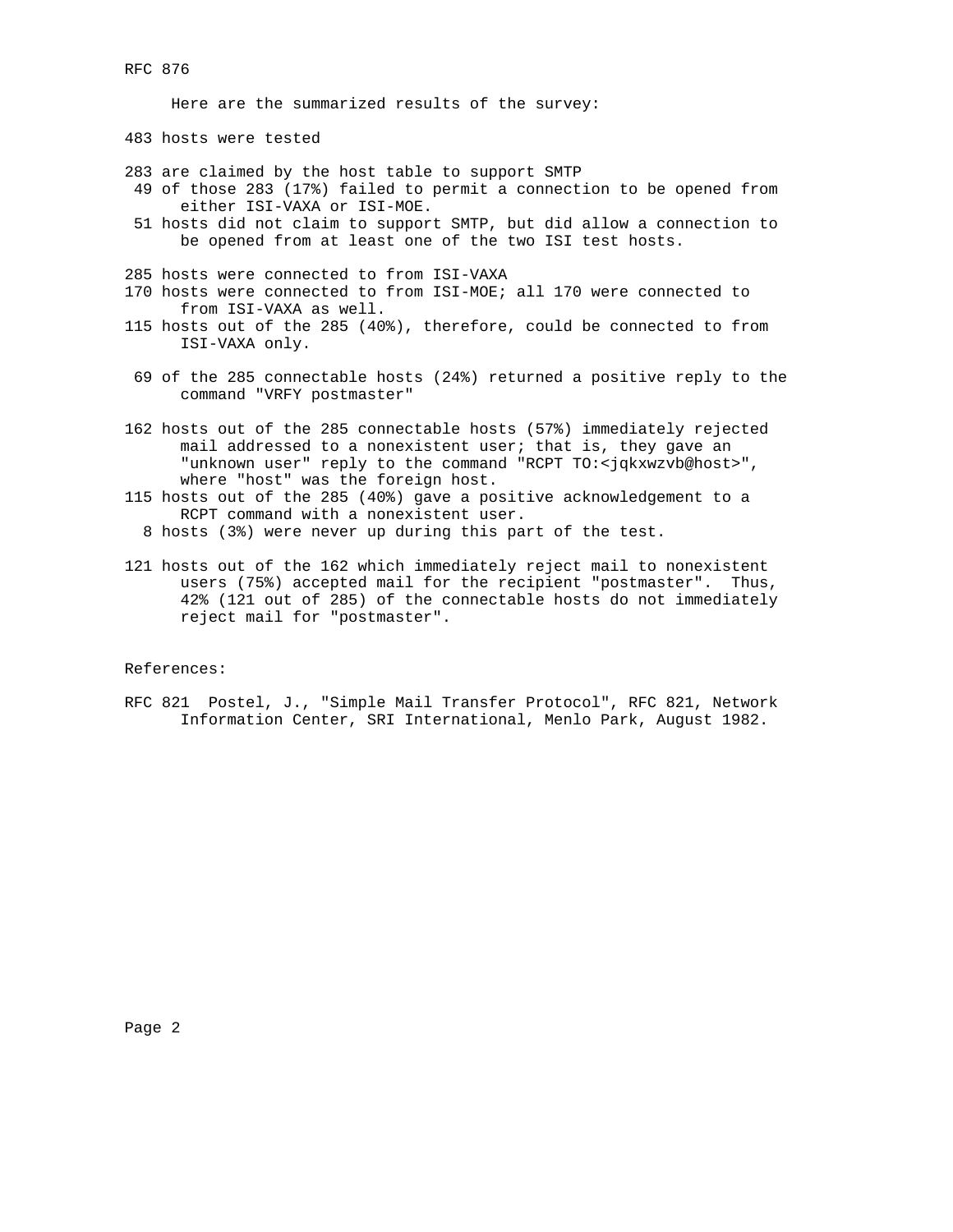#### APPENDIX

 The hosts in this table are taken from the NIC host table of 17 August 1983, with TACs and echo hosts omitted, and are grouped by network. There are six result entries for each host:

| Claim SMTP | + = the host table lists this host as supporting SMTP;<br>- = such support is not listed                                                                                    |
|------------|-----------------------------------------------------------------------------------------------------------------------------------------------------------------------------|
| Arpanet    | + = a connection could be opened from ISI-VAXA<br>- = no such connection could be opened                                                                                    |
| ISI-Net    | + = a connection could be opened from ISI-MOE<br>- = no such connection could be opened                                                                                     |
| VRFY Post  | + = the command "VRFY postmaster" evoked a positive reply<br>$-$ = it did not                                                                                               |
| RCPT Post  | + = the command "RCPT TO: <postmaster@host>" elicited a<br/>positive reply<br/><math>-</math> = it did not</postmaster@host>                                                |
| Bad jqkx   | + = the command "RCPT TO: <jqkxwzvb@host>" elicited a<br/>negative reply (i.e. unknown user)<br/>- = it received a positive reply (i.e. recipient accepted)</jqkxwzvb@host> |

| Claim Arpa ISI- VRFY RCPT Bad |        |        |        |                          |                                  |          |       |
|-------------------------------|--------|--------|--------|--------------------------|----------------------------------|----------|-------|
| SMTP                          |        |        |        |                          | net Net Post Post jqkx Host name | Address  | Notes |
|                               |        |        |        |                          |                                  |          |       |
|                               |        |        |        |                          | alta-coma                        | 3.1.0.50 |       |
|                               |        |        |        |                          | satnet                           | 4.0.0.0  |       |
|                               |        |        |        | $\overline{\phantom{m}}$ | etam-expak                       | 4.0.0.1  |       |
|                               |        |        |        | $\overline{\phantom{a}}$ | goonhilly-expak                  | 4.0.0.2  |       |
|                               |        |        |        | $\qquad \qquad -$        | tanum-expak                      | 4.0.0.3  |       |
|                               |        |        |        | $\overline{\phantom{a}}$ | satnet-sink                      | 4.0.0.37 |       |
|                               |        |        |        | $-$                      | etam-monitor                     | 4.0.0.41 |       |
|                               |        |        |        | $\overline{\phantom{a}}$ | goonhilly-monitor                | 4.0.0.42 |       |
|                               |        |        |        | $\overline{\phantom{a}}$ | tanum-monitor 4.0.0.43           |          |       |
|                               |        |        |        | $\overline{\phantom{0}}$ | raisting                         | 4.0.0.72 |       |
|                               |        |        |        | $-$ .                    | raisting-monitor                 | 4.0.0.78 |       |
|                               |        |        |        | $\overline{\phantom{a}}$ | raisting-expak                   | 4.0.0.79 |       |
|                               |        |        |        | $\overline{\phantom{a}}$ | fucino                           | 4.0.0.88 |       |
|                               |        |        |        |                          | fucino-monitor                   | 4.0.0.94 |       |
|                               |        |        |        | $\overline{\phantom{a}}$ | fucino-expak                     | 4.0.0.95 |       |
| $^{+}$                        | $^{+}$ | $+$    | $^{+}$ | $+$                      | bbncca                           | 8.0.0.2  |       |
| $^{+}$                        | $+$    | $+$    | $^{+}$ | $+$                      | bbnccb                           | 8.1.0.2  |       |
| $\ddot{}$                     | $^{+}$ | $+$    | $^{+}$ | $+$                      | bbnccc                           | 8.2.0.2  |       |
| $\ddot{}$                     | $^{+}$ | $+$    | $^{+}$ | $+$                      | bbnccd                           | 8.3.0.2  |       |
| $\ddot{}$                     | $+$    |        | $^{+}$ | $\overline{\phantom{0}}$ | bbnccq                           | 8.0.0.3  | b     |
| $^{+}$                        | $^{+}$ | $^{+}$ | $^{+}$ | $+$                      | bbnccf                           | 8.0.0.4  |       |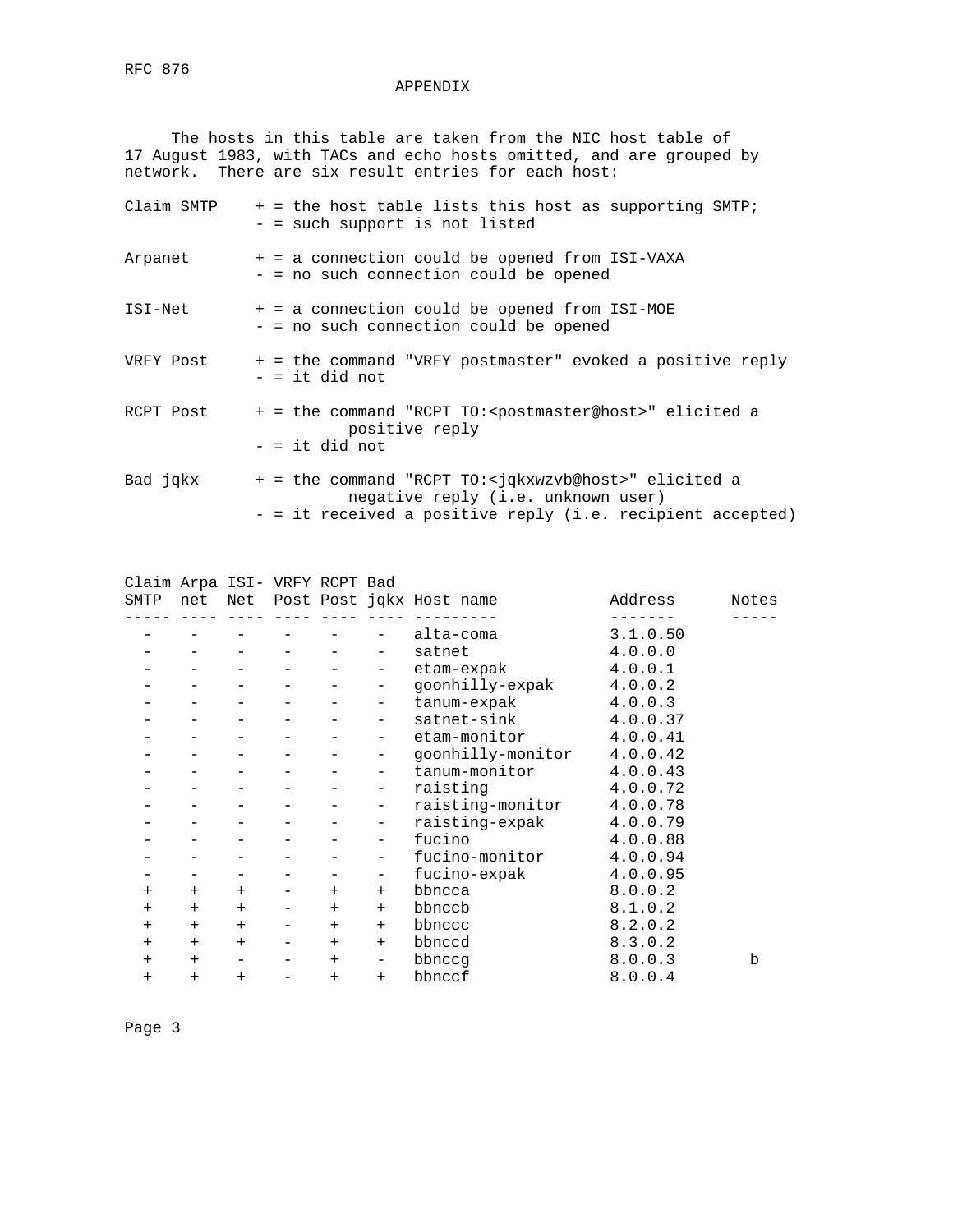| SMTP           | net                      | Net                      |                          |                          |                          | Post Post jqkx Host name | Address   | Notes |
|----------------|--------------------------|--------------------------|--------------------------|--------------------------|--------------------------|--------------------------|-----------|-------|
|                |                          |                          |                          |                          |                          |                          | -------   |       |
| $^+$           | $^{+}$                   | $^{+}$                   |                          | $\ddot{}$                | $^{+}$                   | bbnccp                   | 8.2.0.4   |       |
| $^{+}$         | $^{+}$                   | $^{+}$                   | $\qquad \qquad -$        | $\ddot{}$                | $^{+}$                   | bbncci                   | 8.3.0.4   |       |
| $\ddot{}$      | $\ddot{}$                | $\ddot{}$                |                          | $\ddot{}$                | $^{+}$                   | bbnh                     | 8.4.0.4   |       |
| $\ddot{}$      | $\overline{\phantom{0}}$ | $\equiv$                 | $\overline{\phantom{0}}$ | $\overline{\phantom{0}}$ | $\overline{\phantom{a}}$ | bbn-cdnoc                | 8.0.0.5   |       |
| $\pmb{+}$      | $\ddot{}$                | $\ddot{}$                | $\overline{\phantom{0}}$ | $\ddot{}$                | $\ddot{}$                | bbn-cd                   | 8.1.0.5   |       |
| $\ddot{}$      | $\ddot{}$                | $\ddot{}$                | $\overline{\phantom{0}}$ | $\ddot{}$                | $^{+}$                   | bbn-admin                | 8.1.0.6   |       |
| $\,{}^+$       | $\ddot{}$                | $+$                      | $\equiv$                 | $+$                      | $+$                      | bbn-inoc                 | 8.2.0.6   |       |
| $\,{}^+$       | $\ddot{}$                | $\ddot{}$                | $\overline{\phantom{0}}$ | $\ddot{}$                | $^{+}$                   | bbnccw                   | 8.3.0.6   |       |
| $\,{}^+$       | $\ddot{}$                | $+$                      |                          | $\ddot{}$                | $^{+}$                   | bbnccs                   | 8.0.0.7   |       |
| $\ddot{}$      | $^{+}$                   | $+$                      | $\equiv$                 | $+$                      | $+$                      | bbnz                     | 8.1.0.7   |       |
| $\pmb{+}$      | $^{+}$                   | $\ddot{}$                | $\overline{\phantom{0}}$ | $\ddot{}$                | $\ddot{}$                | bbnccq                   | 8.2.0.7   |       |
| $\ddot{}$      | $^{+}$                   | $\ddot{}$                | $\overline{\phantom{0}}$ | $\ddot{}$                | $^{+}$                   | bbnccx                   | 8.0.0.8   |       |
| $\,{}^+$       | $^{+}$                   | $\ddot{}$                | ÷                        | $\ddot{}$                | $^{+}$                   | bbnccy                   | 8.2.0.8   |       |
| $\,{}^+$       | $^{+}$                   | $\ddot{}$                | $\overline{\phantom{0}}$ | $\ddot{}$                | $^{+}$                   | csnet-cic                | 8.0.0.14  |       |
| $\,{}^+$       | $^{+}$                   | $\ddot{}$                |                          | $\ddot{}$                | $^{+}$                   | bbn-noc                  | 8.1.0.14  |       |
| $\ddot{}$      | $^{+}$                   | $+$                      | $\overline{\phantom{0}}$ | $\ddot{}$                | $\overline{\phantom{0}}$ | ucla-cs                  | 10.0.0.1  |       |
|                | $\qquad \qquad -$        | $\qquad \qquad -$        | $\overline{\phantom{0}}$ | $\overline{\phantom{0}}$ | $\overline{\phantom{a}}$ | ucla-ccn                 | 10.1.0.1  |       |
| $\ddot{}$      | $\ddot{}$                | $\ddot{}$                |                          | $\ddot{}$                | $\overline{\phantom{a}}$ | ucla-locus               | 10.2.0.1  |       |
| $\,{}^+$       | $\ddot{}$                | $+$                      | $\overline{\phantom{0}}$ | $+$                      | $\overline{\phantom{0}}$ | ucla-ats                 | 10.3.0.1  |       |
|                | $\overline{\phantom{0}}$ | $\overline{\phantom{0}}$ | -                        | $\overline{\phantom{0}}$ | $\overline{\phantom{0}}$ | $sri-nsc11$              | 10.0.0.2  |       |
| $\ddot{}$      | $\ddot{}$                | $\ddot{}$                | $\ddot{}$                | $\ddot{}$                | $\ddot{}$                | $sri-kl$                 | 10.1.0.2  |       |
| $\ddot{}$      | $^{+}$                   | $+$                      | $\equiv$                 | $+$                      | $\overline{\phantom{0}}$ | $sri-csl$                | 10.2.0.2  |       |
| $\pmb{+}$      | $^{+}$                   | $\qquad \qquad -$        | $\overline{\phantom{0}}$ | $\ddot{}$                | $^{+}$                   | sri-tsc                  | 10.3.0.2  |       |
| $\,{}^+$       | $\ddot{}$                | $\ddot{}$                | $\overline{\phantom{0}}$ | $\ddot{}$                | $\qquad \qquad -$        | nosc-cc                  | 10.0.0.3  |       |
|                | $\overline{\phantom{0}}$ | $\overline{\phantom{0}}$ | ÷                        | $\qquad \qquad -$        | $\qquad \qquad -$        | logicon                  | 10.2.0.3  |       |
| $\pmb{+}$      | $^{+}$                   | $\ddot{}$                | $\qquad \qquad -$        | $^{+}$                   | $\overline{\phantom{0}}$ | nprdc                    | 10.3.0.3  |       |
| $\ddot{}$      | $^{+}$                   | $\ddot{}$                | $\ddot{}$                | $\ddot{}$                | $^{+}$                   | utah-cs                  | 10.0.0.4  |       |
| $\ddot{}$      | $^{+}$                   | $^{+}$                   | $\equiv$                 | $+$                      | $\overline{\phantom{0}}$ | utah-20                  | 10.3.0.4  |       |
| $\pmb{+}$      | $^{+}$                   | $^{+}$                   | $\overline{\phantom{0}}$ | $\ddot{}$                | $\overline{\phantom{a}}$ | bbnf                     | 10.0.0.5  |       |
| $\ddot{}$      | $\ddot{}$                | $\ddot{}$                | $\overline{\phantom{0}}$ | $\ddot{}$                | $\qquad \qquad -$        | bbng                     | 10.1.0.5  |       |
| $\,{}^+$       | $\ddot{}$                | $+$                      | $\qquad \qquad -$        | $+$                      | $\qquad \qquad -$        | bbna                     | 10.3.0.5  |       |
| $^+$           | $\ddot{}$                | $\ddot{}$                | $^{+}$                   | $\ddot{}$                | $^{+}$                   | mit-multics              | 10.0.0.6  |       |
| $^+$           | $\ddot{}$                | $+$                      |                          | $\ddot{}$                | $\overline{\phantom{0}}$ | $mit-dms$                | 10.1.0.6  |       |
|                | $\overline{\phantom{0}}$ | $\equiv$                 | $\equiv$                 | $\equiv$                 | $\overline{\phantom{a}}$ | mit-ai-reserved          | 10.2.0.6  |       |
| $\pmb{+}$      | $^{+}$                   | $\ddot{}$                | -                        | $\ddot{}$                | $\overline{\phantom{a}}$ | $mit-m1$                 | 10.3.0.6  |       |
| $\ddot{}$      | $\ddot{}$                | $^{+}$                   | $\ddot{}$                | $\ddot{}$                | -                        | rand-relay               | 10.1.0.7  |       |
| $\,{}^+$       | $\ddot{}$                | $\ddot{}$                | ÷                        | $\ddot{}$                | $^{+}$                   | rand-unix                | 10.3.0.7  |       |
| $^+$           | $\ddot{}$                | $^{+}$                   |                          | $\ddot{}$                | $^{+}$                   | nrl                      | 10.0.0.8  |       |
| $^{+}$         | $\ddot{}$                | $^{+}$                   | $\overline{\phantom{0}}$ | $^{+}$                   | $\equiv$                 | nrl-aic                  | 10.1.0.8  |       |
| $\ddot{}$      | $^{+}$                   | $^{+}$                   |                          | $\mathrm{+}$             | $^{+}$                   | nswc-wo                  | 10.2.0.8  |       |
|                |                          | $\overline{\phantom{0}}$ |                          |                          | -                        | $nrl-tops10$             | 10.3.0.8  |       |
|                |                          |                          |                          |                          | -                        | nrl-arctan               | 10.6.0.8  |       |
| $\pmb{+}$      | $\ddot{}$                | $\ddot{}$                |                          | $\pm$                    | $\qquad \qquad -$        | $nrl$ - $css$            | 10.7.0.8  |       |
|                | -                        | $\overline{\phantom{0}}$ |                          |                          | $\overline{\phantom{0}}$ | $h$ arv-10               | 10.0.0.9  |       |
| $^{+}$         | $\ddot{}$                | $\ddot{}$                |                          | $\ddot{}$                | $\overline{\phantom{0}}$ | yale                     | 10.2.0.9  |       |
| $\ddot{}$      | $^{+}$                   | $+$                      |                          | $\ddot{}$                | $\ddot{}$                | 11                       | 10.0.0.10 |       |
| $\ddot{}$      | $^{+}$                   | $\ddot{}$                |                          | $\ddot{}$                | $\qquad \qquad -$        | $11-v1si$                | 10.1.0.10 |       |
| $\ddot{}$      | $\ddot{}$                |                          |                          |                          | $\ddot{}$                | ll-xn                    | 10.2.0.10 |       |
|                | $\ddot{}$                |                          |                          |                          | $^{+}$                   | $11$ -en                 | 10.4.0.10 |       |
| $^+$<br>$^{+}$ |                          |                          |                          |                          | $\overline{\phantom{0}}$ | $11$ -sst                | 10.6.0.10 |       |
|                |                          |                          |                          |                          |                          |                          |           |       |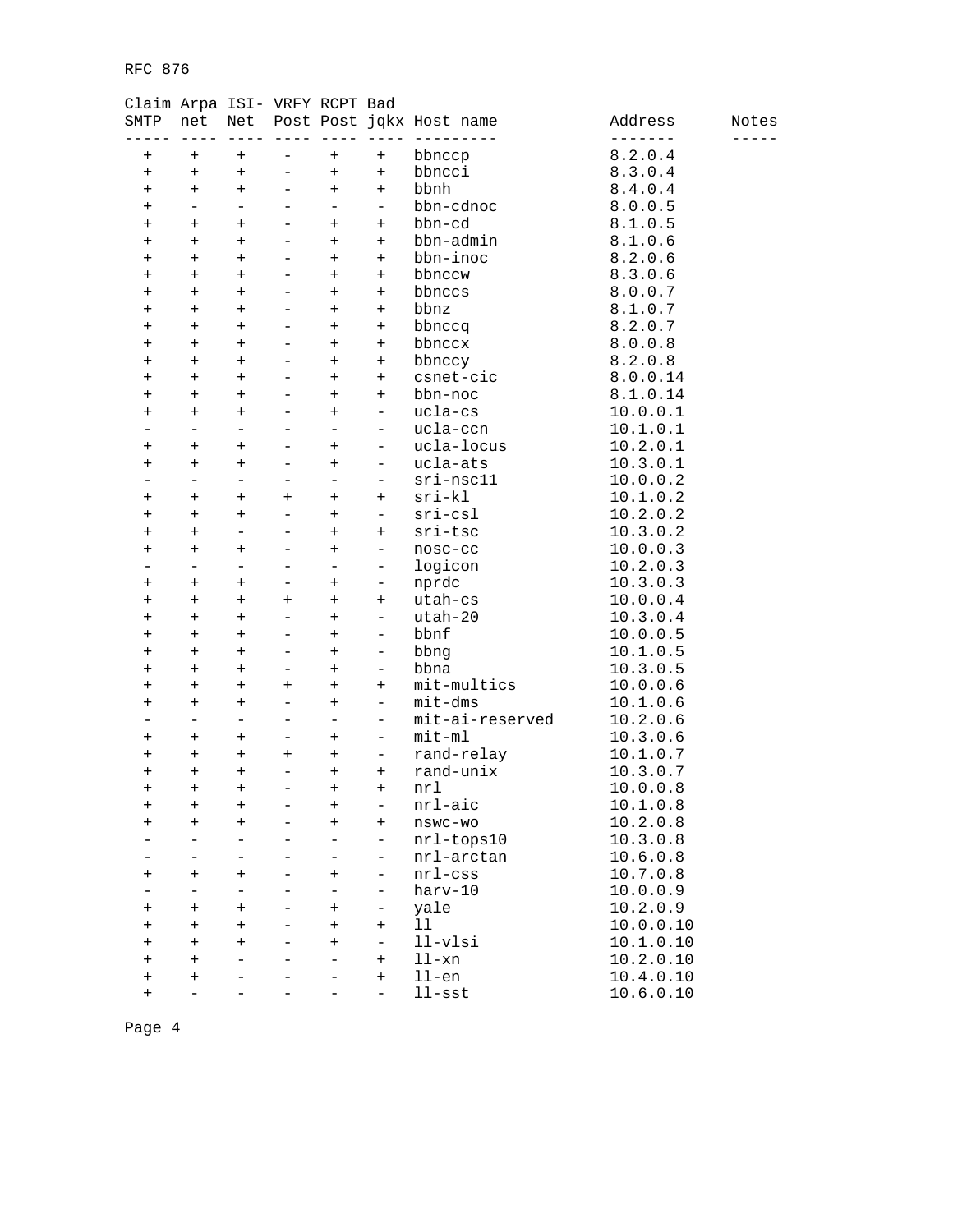| SMTP           | net                      | Net                      |                          |                          |                          | Post Post jqkx Host name | Address                  | Notes |
|----------------|--------------------------|--------------------------|--------------------------|--------------------------|--------------------------|--------------------------|--------------------------|-------|
|                |                          |                          |                          |                          |                          |                          |                          |       |
| $\ddot{}$      | $\ddot{}$                | $^{+}$                   | -                        | $\pm$                    | $^{+}$                   | $su-ai$                  | 10.0.0.11                |       |
| $\ddot{}$      | $^{+}$                   | $^{+}$                   | $^{+}$                   | $^{+}$                   | $\ddot{}$                | su-score                 | 10.3.0.11                |       |
| $^{+}$         | $\ddot{}$                | $^{+}$                   | $\overline{\phantom{0}}$ | $^{+}$                   | $^{+}$                   | compion-vms              | 10.0.0.12                |       |
| $\overline{+}$ | $\ddot{}$                | $\ddot{}$                | $\ddot{}$                | $^{+}$                   | $\ddot{}$                | gunter-adam              | 10.1.0.13                |       |
|                | $\ddot{}$                | $+$                      | $\overline{\phantom{0}}$ | $\overline{+}$           | $\qquad \qquad -$        | $cmu-cs-b$               | 10.0.0.14                |       |
| $\ddot{}$      | $^{+}$                   | $^{+}$                   | -                        | $^{+}$                   | -                        | cmu-cs-a                 | 10.1.0.14                |       |
| $\ddot{}$      | $\ddot{}$                | $\ddot{}$                | -                        | $^{+}$                   | -                        | $cmu-cs-c$               | 10.3.0.14                |       |
| $^+$           | $^{+}$                   | $+$                      | $\ddot{}$                | $^{+}$                   | $\qquad \qquad -$        | rochester                | 10.0.0.15                |       |
| $^{+}$         | $\ddot{}$                | $+$                      | $\equiv$                 | $^{+}$                   | $\ddot{}$                | ames-tss                 | 10.0.0.16                |       |
| $^+$           | $\ddot{}$                | $+$                      |                          |                          | $+$                      | ames-vmsa                | 10.2.0.16                |       |
|                | $\ddot{}$                | $+$                      |                          |                          | $\ddot{}$                | ames-vmsb                | 10.3.0.16                |       |
| $\ddot{}$      | $^{+}$                   | $^{+}$                   | -                        | $^{+}$                   | $+$                      | mitre                    | 10.0.0.17                |       |
|                | $^{+}$                   | $^{+}$                   |                          |                          | $\ddot{}$                | mitre-gateway            | 10.1.0.17                |       |
|                | $\overline{\phantom{0}}$ | $\overline{\phantom{0}}$ |                          |                          | $\overline{\phantom{0}}$ | mitre-lan                | 10.4.0.17                |       |
| $^{+}$         | $^{+}$                   | $^{+}$                   | $\ddot{}$                | $^{+}$                   | $+$                      | radc-multics             | 10.0.0.18                |       |
| $\overline{+}$ | $^{+}$                   | $\ddot{}$                | $\ddot{}$                | $\ddot{}$                | $+$                      | radc-tops20              | 10.3.0.18                |       |
|                | $\overline{\phantom{0}}$ | $\equiv$                 | ÷,                       | $\equiv$                 | $\qquad \qquad -$        | radc-unix                | 10.5.0.18                |       |
| $\ddot{}$      | $\overline{\phantom{0}}$ | $\qquad \qquad -$        |                          | -                        | -                        | ge-crd                   | 10.6.0.18                |       |
| $\overline{+}$ | $\ddot{}$                | $\ddot{}$                |                          |                          | $\ddot{}$                | nbs-vms                  | 10.0.0.19                |       |
| $^+$           | $\ddot{}$                | ÷.                       |                          |                          | $+$                      | nbs-sdc                  | 10.1.0.19                |       |
|                | $\overline{\phantom{0}}$ | ÷.                       |                          |                          | $\overline{\phantom{0}}$ | nbs-unix                 | 10.2.0.19                |       |
|                |                          |                          |                          |                          |                          | $nbs-p1$                 | 10.3.0.19                |       |
|                |                          | ÷.                       |                          |                          | $\qquad \qquad -$        | cctc                     | 10.0.0.20                |       |
| $\ddot{}$      | $^{+}$                   | $\ddot{}$                | -                        | $^{+}$                   | $\ddot{}$                | edn-unix                 | 10.3.0.20                |       |
|                | $\ddot{}$                | $^{+}$                   |                          |                          | $\ddot{}$                | dca-ems                  | 10.4.0.20                |       |
|                | $\overline{\phantom{0}}$ | $\overline{\phantom{0}}$ |                          |                          | $\qquad \qquad -$        | dcec-psat                | 10.5.0.20                |       |
|                | $\equiv$                 | $\overline{\phantom{0}}$ | $\overline{\phantom{0}}$ |                          | $\overline{\phantom{0}}$ | dcec-itel                | 10.6.0.20                |       |
|                |                          |                          |                          |                          | $\overline{\phantom{0}}$ | dcec-bridge              | 10.7.0.20                |       |
| $^+$           |                          | $\overline{\phantom{0}}$ |                          |                          | $\qquad \qquad -$        | $111 - t$ is             | 10.0.0.21                |       |
| $\ddot{}$      | $^{+}$                   | $^{+}$                   | -                        | $^{+}$                   | $\qquad \qquad -$        | $lll$ -mfe               | 10.1.0.21                |       |
|                |                          | $\overline{\phantom{0}}$ |                          |                          | $\overline{\phantom{0}}$ | 111-zdivision            | 10.2.0.21                |       |
|                |                          | ÷.                       |                          |                          | $\qquad \qquad -$        | isi-speech11             | 10.0.0.22                |       |
| $\ddot{}$      | $\ddot{}$                | $^{+}$                   | $\ddot{}$                | $^{+}$                   | $\ddot{}$                | usc-isi                  | 10.1.0.22                |       |
| $\pmb{+}$      | $\ddot{}$                | $+$                      | $\ddot{}$                | $\ddot{}$                | $\ddot{}$                | usc-isic                 | 10.2.0.22                |       |
| $^+$           | $\ddot{}$                | $+$                      | $\overline{\phantom{0}}$ | $^{+}$                   | $\qquad \qquad -$        | usc-eclb                 | 10.0.0.23                |       |
| $\ddot{}$      | $^{+}$                   | $^{+}$                   | -                        | $^{+}$                   | -                        | usc-eclc                 | 10.1.0.23                |       |
| $\overline{+}$ | $\overline{+}$           | $\ddot{}$                | -                        | $\pm$                    | -                        | usc-ecl                  | 10.3.0.23                |       |
| $^+$           | $\ddot{}$                | $^{+}$                   |                          | $^{+}$                   | $^{+}$                   | nadc                     | 10.0.0.24                |       |
|                | ÷                        | $\overline{\phantom{0}}$ | $\overline{\phantom{0}}$ | $\overline{\phantom{0}}$ |                          | wharton-10               | 10.3.0.24                |       |
| $\overline{+}$ | $\ddot{}$                | $\ddot{}$                | $^{+}$                   | $\pm$                    | $^{+}$                   | seismo                   | 10.0.0.25                |       |
| $\,{}^+$       | $\ddot{}$                | $\ddot{}$                | $\ddot{}$                | $^{+}$                   | $^{+}$                   | usc-isid                 | 10.0.0.27                |       |
|                |                          | $\overline{\phantom{0}}$ |                          |                          | -                        | isi-png11                | 10.1.0.27                |       |
| $\pmb{+}$      | $^+$                     | $\ddot{}$                |                          | $\pm$                    |                          | isi-vaxa                 | 10.2.0.27                |       |
|                |                          | ÷.                       |                          |                          |                          | isi-mcon                 | 10.1.21.27               |       |
|                |                          |                          |                          |                          | $\overline{\phantom{0}}$ | isi-wbc11                | 10.1.23.27               |       |
|                |                          |                          |                          |                          |                          | isi-maint11              | 10.1.25.27               |       |
|                |                          |                          |                          |                          | $\qquad \qquad -$        | isi-setting              |                          |       |
|                |                          |                          |                          |                          |                          | isi-loretta              | 10.1.89.27<br>10.1.90.27 |       |
|                |                          |                          |                          |                          | -                        |                          |                          |       |
|                |                          |                          |                          |                          | -                        | isi-pallas-athene        | 10.1.91.27               |       |
|                |                          |                          |                          |                          | $\overline{\phantom{0}}$ | isi-aikane               | 10.1.97.27               |       |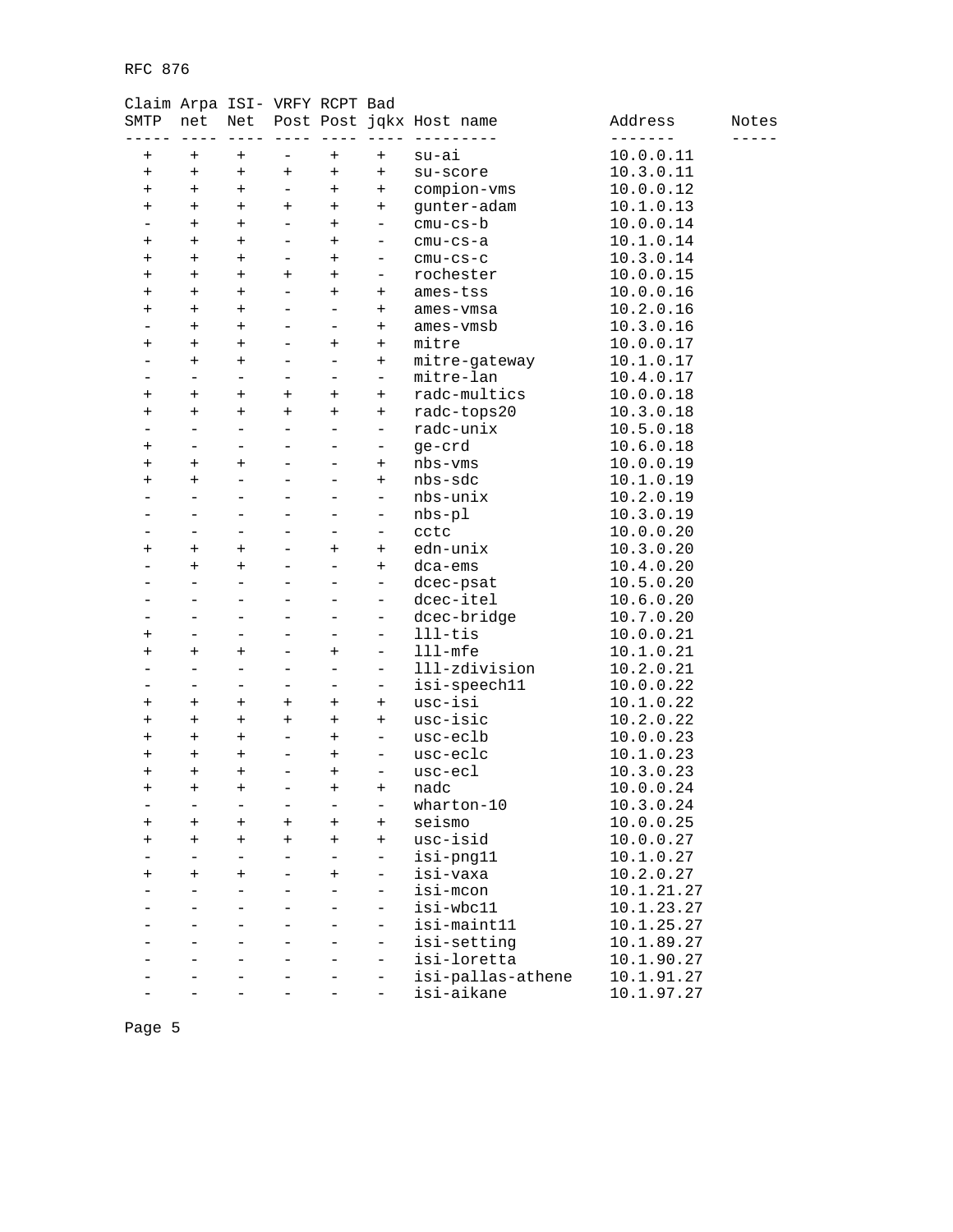### Claim Arpa ISI- VRFY RCPT Bad

| SMTP           | net                      | Net                      |                          |                          |                          | Post Post jqkx Host name | Address     | Notes |
|----------------|--------------------------|--------------------------|--------------------------|--------------------------|--------------------------|--------------------------|-------------|-------|
|                |                          |                          |                          |                          |                          |                          |             |       |
|                |                          |                          |                          |                          |                          | isi-czar                 | 10.1.98.27  |       |
|                |                          | $\overline{\phantom{0}}$ | $\overline{\phantom{0}}$ |                          | -                        | isi-mycroftxxx           | 10.1.99.27  |       |
|                | $\overline{\phantom{0}}$ | $\overline{\phantom{0}}$ | $\overline{\phantom{0}}$ | $\equiv$                 | $\overline{\phantom{0}}$ | isi-cmr                  | 10.1.124.27 |       |
|                |                          |                          |                          |                          | $\overline{\phantom{0}}$ | isi-ihm                  | 10.1.125.27 |       |
|                | $\ddot{}$                | $\overline{\phantom{0}}$ | L,                       | $\overline{\phantom{0}}$ | $^{+}$                   | arpa-dms                 | 10.0.0.28   |       |
| $\pmb{+}$      | $\qquad \qquad -$        | $\qquad \qquad -$        | $\overline{\phantom{0}}$ | $\overline{\phantom{0}}$ | -                        | arpa-png11               | 10.3.0.28   |       |
| $\pm$          | $\ddot{}$                | $\ddot{}$                | $\overline{\phantom{0}}$ | $\ddot{}$                | $^{+}$                   | brl                      | 10.0.0.29   |       |
| $\pm$          | $\ddot{}$                | $\ddot{}$                | $\overline{\phantom{0}}$ | $\equiv$                 | $^{+}$                   | $apg-1$                  | 10.1.0.29   |       |
| $\overline{+}$ | $+$                      | $\overline{\phantom{0}}$ | $\overline{\phantom{0}}$ | $^{+}$                   | $\overline{\phantom{0}}$ | cca-unix                 | 10.0.0.31   |       |
| $^{+}$         | $\ddot{}$                | $+$                      |                          |                          | $^{+}$                   | cca-vms                  | 10.1.0.31   |       |
| $^+$           | $\ddot{}$                | $+$                      |                          | $^{+}$                   | $\overline{\phantom{0}}$ | parc-maxc                | 10.0.0.32   |       |
| $\,{}^+$       | $+$                      | $\overline{\phantom{0}}$ | $\overline{\phantom{0}}$ | $\ddot{}$                | $\overline{\phantom{a}}$ | kestrel                  | 10.3.0.32   |       |
|                | $\overline{\phantom{0}}$ | $\overline{\phantom{0}}$ |                          |                          | $\overline{\phantom{a}}$ | nps                      | 10.0.0.33   |       |
|                | $\overline{\phantom{0}}$ | ÷                        | L.                       | $\overline{\phantom{0}}$ | $\overline{\phantom{0}}$ | fnoc-secure              | 10.3.0.33   |       |
| $\pmb{+}$      | $^{+}$                   | $\ddot{}$                | $\overline{\phantom{0}}$ | $\overline{\phantom{0}}$ | $^{+}$                   | 1b1-nmm                  | 10.0.0.34   |       |
| $^+$           | $\ddot{}$                | $\overline{\phantom{0}}$ | $\ddot{}$                | $^{+}$                   | $^{+}$                   | $1b1-cs$ am              | 10.1.0.34   |       |
|                | $\overline{\phantom{0}}$ | $\overline{\phantom{0}}$ |                          | $\overline{\phantom{0}}$ | $\qquad \qquad -$        | nosc-secure2             | 10.0.0.35   |       |
| $\,{}^+$       | $^{+}$                   | $\qquad \qquad -$        | $\overline{\phantom{0}}$ | $\overline{\phantom{0}}$ | $^{+}$                   | nosc-tecr                | 10.1.0.35   |       |
|                |                          | $\overline{\phantom{0}}$ |                          |                          | $\overline{\phantom{0}}$ | nosc-secure3             | 10.3.0.35   |       |
|                |                          | ÷                        |                          |                          | $\overline{\phantom{0}}$ | $nosc-f4$                | 10.4.0.35   |       |
|                | -                        | ۳                        | ۳                        | ÷                        | $\overline{\phantom{0}}$ | coins-tas                | 10.0.0.36   |       |
|                |                          |                          |                          |                          | $\overline{\phantom{0}}$ | cincpacflt-wm            | 10.1.0.36   |       |
| $^{+}$         | $\ddot{}$                | $\ddot{}$                |                          | $^{+}$                   | $\overline{\phantom{0}}$ | purdue                   | 10.0.0.37   |       |
| $\,{}^+$       | $\qquad \qquad -$        | $\overline{\phantom{0}}$ | $\overline{\phantom{0}}$ | ÷.                       | $\overline{\phantom{a}}$ | bragg-stal               | 10.1.0.38   |       |
|                | $\overline{\phantom{0}}$ | $\overline{\phantom{0}}$ |                          |                          | $\overline{\phantom{0}}$ | bbn-psat-ig              | 10.2.0.40   |       |
| $\pmb{+}$      | $\ddot{}$                | $\ddot{}$                | -                        | $^{+}$                   | $^{+}$                   | office-1                 | 10.0.0.43   |       |
| $\pmb{+}$      | $\ddot{}$                | $\ddot{}$                | $\overline{\phantom{0}}$ | $^{+}$                   | $^{+}$                   | office-2                 | 10.1.0.43   |       |
| $^+$           | $\ddot{}$                | $\equiv$                 |                          | $\ddot{}$                | $^{+}$                   | office-3                 | 10.2.0.43   |       |
| $^+$           | $\ddot{}$                | $\overline{\phantom{0}}$ |                          | $\ddot{}$                | $^{+}$                   | office-7                 | 10.3.0.43   |       |
| $\overline{+}$ | $^{+}$                   | $\ddot{}$                | $\overline{\phantom{0}}$ | $\ddot{}$                | $\qquad \qquad -$        | $mit - xx$               | 10.0.0.44   |       |
|                | $\overline{\phantom{0}}$ | $\overline{\phantom{0}}$ |                          |                          | $\overline{\phantom{0}}$ | mit-tstgw                | 10.2.0.44   |       |
| $\pmb{+}$      | $\ddot{}$                | $\ddot{}$                |                          | $^{+}$                   | $\overline{\phantom{0}}$ | $mit$ -mc                | 10.3.0.44   |       |
| $\overline{+}$ | $+$                      | $\equiv$                 | -                        | $\ddot{}$                | $^{+}$                   | ardc                     | 10.1.0.45   |       |
|                |                          | $\overline{\phantom{0}}$ |                          |                          | $\overline{\phantom{0}}$ | collins-pr               | 10.0.0.46   |       |
|                |                          | $\overline{\phantom{0}}$ |                          | $\equiv$                 | $\overline{\phantom{0}}$ | collins-gw               | 10.1.0.46   |       |
|                | $\overline{\phantom{0}}$ | $\overline{\phantom{0}}$ | $\overline{\phantom{0}}$ | $\overline{\phantom{0}}$ | $\overline{\phantom{a}}$ | okc-unix                 | 10.3.0.46   |       |
|                |                          | $\overline{\phantom{0}}$ |                          |                          | -                        | wpafb                    | 10.0.0.47   |       |
| $\pmb{+}$      |                          | $\overline{a}$           | -                        |                          | -                        | wpafb-afwal              | 10.1.0.47   |       |
| $\equiv$       | $\equiv$                 | $\overline{\phantom{0}}$ | $\overline{\phantom{0}}$ | $\equiv$                 | $\equiv$                 | afwl                     | 10.1.0.48   |       |
| $\pm$          | $\ddot{}$                | $^{+}$                   |                          | $\pm$                    | $\overline{\phantom{0}}$ | bbnb                     | 10.0.0.49   |       |
| $\overline{+}$ | $\ddot{}$                | $\ddot{}$                |                          | $^{+}$                   | $\overline{\phantom{0}}$ | bbnc                     | 10.3.0.49   |       |
| $\pmb{+}$      | $\ddot{}$                | $\ddot{}$                |                          | $\ddot{}$                | $^{+}$                   | bbn-clxx                 | 10.4.0.49   |       |
| $\,{}^+$       | $\ddot{}$                | $\ddot{}$                | $\ddot{}$                | $\ddot{}$                | $^{+}$                   | st-nic                   | 10.0.0.51   |       |
|                | $\equiv$                 | $\overline{\phantom{0}}$ |                          |                          | $\overline{\phantom{0}}$ | $sri$ -sta $6$           | 10.1.1.51   |       |
|                | $+$                      | ÷.                       |                          | $\overline{+}$           |                          | srijoyce                 | 10.1.4.51   |       |
| $\pmb{+}$      |                          |                          | $^{+}$                   |                          | $^{+}$                   | $sri-unix$               |             |       |
| $^+$           | $\ddot{}$                |                          |                          | $^{+}$                   | $^{+}$                   |                          | 10.2.0.51   |       |
|                | $\overline{\phantom{0}}$ | ÷                        |                          | $\overline{\phantom{0}}$ | $\qquad \qquad -$        | $sri-sta2$               | 10.3.1.51   |       |
|                | $\overline{\phantom{0}}$ | $\equiv$                 | ▃                        | $\overline{\phantom{0}}$ | -                        | sri-prmh                 | 10.3.2.51   |       |
| $^+$           | $\ddot{}$                | $\ddot{}$                |                          | $\overline{+}$           | $^{+}$                   | ada-vax                  | 10.0.0.52   |       |
| $^{+}$         | $\ddot{}$                | $\ddot{}$                | $\ddot{}$                | $^{+}$                   | $^{+}$                   | usc-isie                 | 10.1.0.52   |       |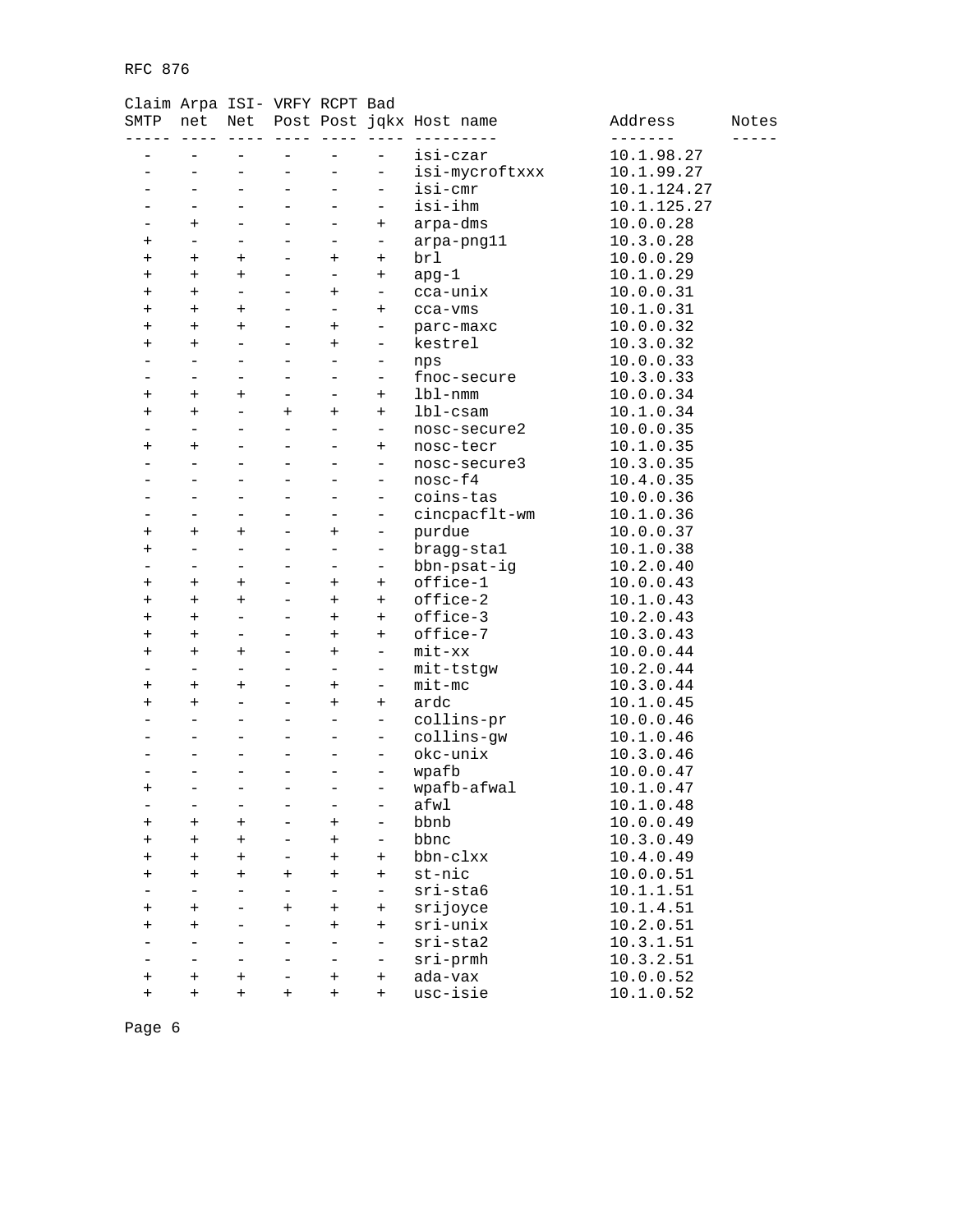| SMTP                     | net                      | Net                      |                          |                                  |                          | Post Post jqkx Host name | Address   | Notes |
|--------------------------|--------------------------|--------------------------|--------------------------|----------------------------------|--------------------------|--------------------------|-----------|-------|
| $\pmb{+}$                | $\pmb{+}$                | $\ddot{}$                | $\overline{+}$           | $\ddot{}$                        | $\ddot{}$                | usc-isif                 | 10.2.0.52 |       |
| $\ddot{}$                | $^{+}$                   | $^{+}$                   | $^{+}$                   | $\begin{array}{c} + \end{array}$ | $^{+}$                   | usc-isib                 | 10.3.0.52 |       |
|                          | ÷,                       | $\overline{\phantom{0}}$ | $\overline{\phantom{0}}$ | $\overline{\phantom{0}}$         | $\overline{\phantom{a}}$ | afsc-ad                  | 10.0.0.53 |       |
|                          |                          | -                        |                          | $\overline{\phantom{0}}$         | $\qquad \qquad -$        | afsc-dev                 | 10.2.0.53 |       |
|                          |                          | ÷,                       |                          |                                  | $\qquad \qquad -$        | ncsc                     | 10.4.0.53 |       |
|                          | L,                       | $\overline{\phantom{0}}$ | $\equiv$                 | $\overline{\phantom{0}}$         | $\overline{\phantom{m}}$ | martin                   | 10.5.0.53 |       |
| $\pmb{+}$                | $\ddot{}$                | $\overline{+}$           | $\pmb{+}$                | $\ddot{}$                        | $\ddot{}$                | $cit-20$                 | 10.0.0.54 |       |
| $^+$                     | $\ddot{}$                | $^{+}$                   |                          | $^{+}$                           | $\overline{\phantom{a}}$ | cit-vax                  | 10.1.0.54 |       |
| $\overline{\phantom{0}}$ | $\ddot{}$                | $\overline{\phantom{0}}$ |                          | ÷                                | $\ddot{}$                | acc                      | 10.2.0.54 |       |
| $\pmb{+}$                | $\ddot{}$                | $^{+}$                   |                          | $\overline{\phantom{0}}$         | $\ddot{}$                | jpl-vax                  | 10.3.0.54 |       |
| $\pm$                    | $\ddot{}$                | $\overline{\phantom{0}}$ |                          |                                  | $\ddot{}$                | $an1 - mcs$              | 10.1.0.55 | а     |
| $\ddot{}$                | $^{+}$                   | $^{+}$                   | $\ddot{}$                | $^{+}$                           | $\ddot{}$                | sumex-aim                | 10.0.0.56 |       |
| $\pmb{+}$                | $\ddot{}$                | $^{+}$                   |                          | $\ddot{}$                        | $^{+}$                   | su-dsn                   | 10.1.0.56 |       |
| +                        | $\ddot{}$                | $^{+}$                   |                          | $^{+}$                           | $\ddot{}$                | aids-unix                | 10.2.0.56 |       |
|                          | L,                       | $\overline{\phantom{0}}$ |                          | $\overline{\phantom{0}}$         | $\qquad \qquad -$        |                          |           |       |
|                          | -                        |                          |                          |                                  |                          | tycho                    | 10.0.0.57 |       |
|                          |                          | -                        |                          | -                                | -                        | coins-gateway            | 10.1.0.57 |       |
| $\pm$                    | $\ddot{}$                | $^{+}$                   |                          | $\ddot{}$                        | $\overline{\phantom{0}}$ | nyu                      | 10.0.0.58 |       |
| $\ddot{}$                | $^{+}$                   | $\ddot{}$                | $\overline{\phantom{0}}$ | $^{+}$                           | $^{+}$                   | bnl                      | 10.1.0.58 |       |
| $\pmb{+}$                | $\ddot{}$                | $^{+}$                   | $^{+}$                   | $^{+}$                           | $^{+}$                   | rutgers                  | 10.2.0.58 |       |
| $^+$                     | $\ddot{}$                | $\ddot{}$                | $\ddot{}$                | $\ddot{}$                        | $\overline{\phantom{a}}$ | ru-green                 | 10.2.1.58 |       |
| $^+$                     | $^{+}$                   | $^{+}$                   | $\ddot{}$                | $^{+}$                           | -                        | ru-blue                  | 10.2.2.58 |       |
| $\pmb{+}$                | $^{+}$                   | $+$                      | $^{+}$                   | $^{+}$                           | $\ddot{}$                | stl-host1                | 10.0.0.61 |       |
| $\pm$                    | $\overline{\phantom{0}}$ | $\overline{\phantom{0}}$ | ÷.                       | $\overline{\phantom{0}}$         | $\overline{\phantom{0}}$ | almsa-1                  | 10.1.0.61 |       |
| $\ddot{}$                | $^{+}$                   | $\overline{\phantom{0}}$ | $^{+}$                   | $^{+}$                           | $^{+}$                   | utexas-11                | 10.0.0.62 |       |
| $\pmb{+}$                | $\ddot{}$                | $^{+}$                   | $\overline{+}$           | $\ddot{}$                        | $\ddot{}$                | utexas-20                | 10.1.0.62 |       |
|                          | $\ddot{}$                | $\overline{\phantom{0}}$ | $^{+}$                   | $^{+}$                           | $\ddot{}$                | utexas-780               | 10.2.0.62 |       |
| $^+$                     | $^{+}$                   | $\overline{\phantom{0}}$ |                          | $\overline{\phantom{0}}$         | $\ddot{}$                | martin-b                 | 10.1.0.64 |       |
|                          | $\overline{\phantom{0}}$ | $\overline{\phantom{0}}$ |                          | $\overline{\phantom{0}}$         | $\qquad \qquad -$        | robins-unix              | 10.3.0.64 |       |
|                          |                          | $\overline{\phantom{0}}$ |                          |                                  | $\qquad \qquad -$        | afsc-sd                  | 10.0.0.65 |       |
| $\ddot{}$                | $^{+}$                   | $\ddot{}$                |                          | $^{+}$                           | $\overline{\phantom{0}}$ | aerospace                | 10.2.0.65 |       |
|                          | $\overline{\phantom{0}}$ | $\overline{\phantom{0}}$ |                          | $\qquad \qquad -$                | -                        | afgl                     | 10.1.0.66 |       |
| $\pm$                    | $\ddot{}$                | $\overline{+}$           | $\overline{\phantom{0}}$ | $\ddot{}$                        | $\overline{\phantom{a}}$ | mitre-bedford            | 10.3.0.66 |       |
|                          | $\ddot{}$                | $^{+}$                   | $\ddot{}$                | $^{+}$                           | $^{+}$                   | afsc-hq                  | 10.0.0.67 |       |
| $\pm$                    | $^{+}$                   | $+$                      | $^{+}$                   | $^{+}$                           | $^{+}$                   | usgs1-multics            | 10.0.0.68 |       |
|                          | ÷,                       | $\equiv$                 | ÷.                       | $\overline{\phantom{0}}$         | $\qquad \qquad -$        | usgs1-amdahl             | 10.2.0.68 |       |
| $\pmb{+}$                | $^{+}$                   | $\ddot{}$                | $^{+}$                   | $^{+}$                           | $\ddot{}$                | usgs2-multics            | 10.0.0.69 |       |
| $\pmb{+}$                | $^{+}$                   | $\qquad \qquad -$        | $\pmb{+}$                | $\begin{array}{c} + \end{array}$ | $\equiv$                 | usgs3-multics            | 10.0.0.70 | b     |
| $\ddot{}$                |                          | $\overline{\phantom{0}}$ | $\overline{\phantom{0}}$ | $\qquad \qquad -$                | $\qquad \qquad -$        | usgs3-vms                | 10.2.0.70 |       |
|                          |                          | ▃                        |                          |                                  | ▃                        | bbn-tmp2                 | 10.2.0.71 |       |
| $\pmb{+}$                | $\pmb{+}$                | $^{+}$                   |                          | $\overline{+}$                   | $^{+}$                   | bbn-unix                 | 10.1.0.72 |       |
| $^+$                     | $^{+}$                   | $^{+}$                   |                          | $^{+}$                           | $\qquad \qquad -$        | sri-nic                  | 10.0.0.73 |       |
|                          | $\overline{\phantom{0}}$ | $\overline{a}$           |                          |                                  | $\qquad \qquad -$        | sri-warf                 | 10.1.0.73 |       |
| $^+$                     | $^+$                     | $^{+}$                   | $\overline{+}$           | $^{+}$                           | $\ddot{}$                | sri-ai                   | 10.2.0.73 |       |
| +                        | $^+$                     |                          |                          |                                  | $\ddot{}$                | sri-iu                   | 10.3.0.73 |       |
|                          | $^{+}$                   |                          |                          |                                  | $\ddot{}$                | sri-vax                  | 10.3.2.73 |       |
|                          |                          | $\overline{\phantom{0}}$ |                          |                                  | $\overline{\phantom{0}}$ | sri-spam-test            | 10.4.0.73 |       |
| $\pm$                    |                          |                          |                          |                                  | $\qquad \qquad -$        | simtel20                 | 10.0.0.74 |       |
| $^+$                     |                          |                          |                          |                                  |                          |                          |           |       |
| $^{+}$                   | $^{+}$                   | $^{+}$                   |                          |                                  | $\ddot{}$                | wsmr70a                  | 10.1.0.74 |       |
| $\pmb{+}$                | $\pmb{+}$                | $^{+}$                   |                          |                                  | $^{+}$                   | wsmr70b                  | 10.3.0.74 |       |
|                          | $\overline{+}$           | $\ddot{}$                |                          |                                  | $^{+}$                   | yuma                     | 10.3.0.75 |       |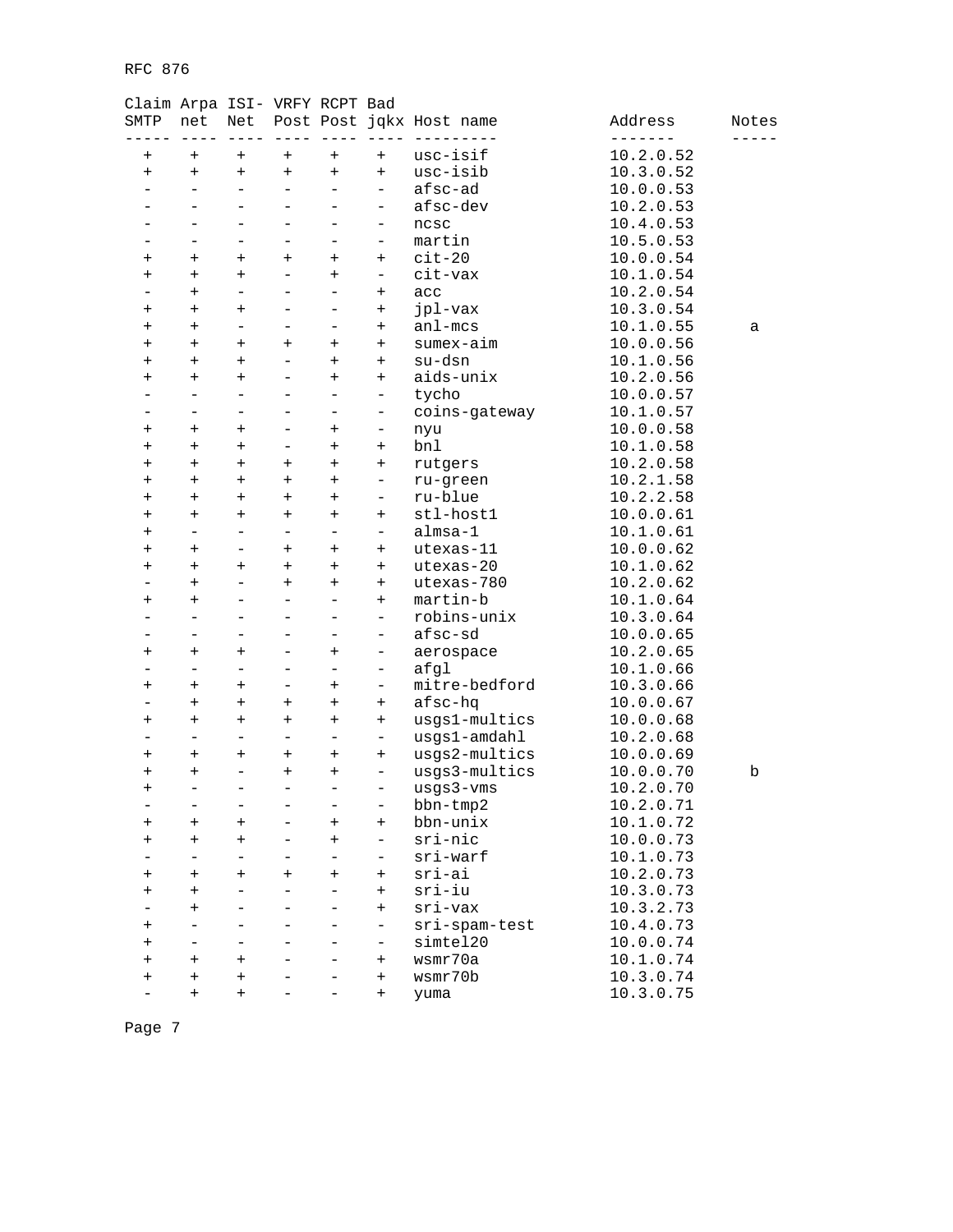### Claim Arpa ISI- VRFY RCPT Bad

| SMTP                             | net                      | Net                         |                          |                                  |                          | Post Post jqkx Host name       | Address   | Notes |
|----------------------------------|--------------------------|-----------------------------|--------------------------|----------------------------------|--------------------------|--------------------------------|-----------|-------|
| $^{+}$                           |                          |                             |                          |                                  |                          | $obl$ -em                      | 10.0.0.76 |       |
| $\begin{array}{c} + \end{array}$ | $^{+}$                   | $\ddot{}$                   | $\qquad \qquad +$        | $^{+}$                           | $^{+}$                   | cisl-service-multics 10.1.0.77 |           |       |
| $^{+}$                           | $\overline{\phantom{0}}$ | $\qquad \qquad -$           | $\qquad \qquad -$        | $\overline{\phantom{0}}$         | $\overline{\phantom{0}}$ | $mit$ oz                       | 10.3.0.77 |       |
| $\ddot{}$                        | $^{+}$                   | $^{+}$                      | $\ddot{}$                | $^{+}$                           | $^{+}$                   | ucb-arpa                       | 10.0.0.78 |       |
| $^{+}$                           | $^{+}$                   | $\ddot{}$                   | $\ddot{}$                | $\ddot{}$                        | $+$                      | ucb-vax                        | 10.2.0.78 |       |
| $\overline{\phantom{0}}$         | $\qquad \qquad -$        | $\qquad \qquad -$           | $\qquad \qquad -$        | $\qquad \qquad -$                | $\overline{\phantom{0}}$ | mcclellan                      | 10.3.0.78 |       |
| $\overline{+}$                   | $\ddot{}$                | $\overline{+}$              | $\ddot{}$                | $\ddot{}$                        | $^{+}$                   | dec-tops20                     | 10.0.0.79 |       |
| $^{+}$                           | $\ddot{}$                | $\ddot{}$                   | $^{+}$                   | $^{+}$                           | $+$                      | dec-marlboro                   | 10.1.0.79 |       |
| $\ddot{}$                        | $+$                      | $+$                         | $+$                      | $+$                              | $+$                      | hi-multics                     | 10.0.0.80 |       |
| $\ddot{}$                        | $\ddot{}$                | $+$                         |                          | $^{+}$                           | $^{+}$                   | nems                           | 10.0.0.81 |       |
| $^{+}$                           | $^{+}$                   | $+$                         | $\qquad \qquad -$        | $\ddot{}$                        | $+$                      | nalcon                         | 10.1.0.81 |       |
| $\,{}^+$                         | $\ddot{}$                | $+$                         | $\qquad \qquad -$        | $^{+}$                           | $+$                      | nsrdcoa                        | 10.3.0.81 |       |
| $\ddot{}$                        | $^{+}$                   | $^{+}$                      |                          | $^{+}$                           | $\ddot{}$                | bbncct                         | 10.0.0.82 |       |
| $\ddot{}$                        | $\ddot{}$                | $\ddot{}$                   | $^{+}$                   | $^{+}$                           | $+$                      | bbn-vax                        | 10.1.0.82 |       |
| $\ddot{}$                        | $+$                      | $+$                         | ÷.                       | $^{+}$                           | $+$                      | ddn1                           | 10.3.0.82 |       |
|                                  |                          | $\overline{\phantom{0}}$    |                          | $\overline{\phantom{0}}$         | $\overline{\phantom{0}}$ | bbn-rsm                        | 10.4.0.82 |       |
| $\ddot{}$                        | $^{+}$                   | $\ddot{}$                   | $\qquad \qquad -$        | $^{+}$                           | $+$                      | $bbn-noc2$                     | 10.6.0.82 |       |
| -                                | $\qquad \qquad -$        | $\qquad \qquad -$           | $\qquad \qquad -$        | $\qquad \qquad -$                | $\overline{\phantom{0}}$ | test-mailbr                    | 10.7.0.82 |       |
|                                  |                          |                             |                          |                                  |                          |                                |           |       |
|                                  | $\ddot{}$                | $^{+}$                      |                          | $\ddot{}$                        | $+$                      | minet-lon                      | 10.0.0.83 |       |
|                                  | $^{+}$                   | $\ddot{}$<br>$\overline{a}$ | $\equiv$                 | $^{+}$                           | $\qquad \qquad -$        | minet-noc                      | 10.1.0.83 | b     |
| $\ddot{}$                        | $\ddot{}$                |                             | $\equiv$                 | $\ddot{}$                        | $\qquad \qquad -$        | tac-news                       | 10.2.0.83 | b     |
|                                  |                          | $\overline{\phantom{0}}$    |                          | $\overline{\phantom{0}}$         | $\qquad \qquad -$        | test-bridge                    | 10.3.0.83 |       |
|                                  |                          | $\overline{\phantom{0}}$    | ÷                        | ÷                                | $\qquad \qquad -$        | nswc-dl                        | 10.0.0.84 |       |
| -                                | $^{+}$                   | $\overline{\phantom{0}}$    | $\overline{\phantom{0}}$ | $\ddot{}$                        | $\overline{\phantom{0}}$ | $n$ swc-g                      | 10.1.0.84 |       |
| $\overline{+}$                   | $\ddot{}$                | $\overline{\phantom{0}}$    |                          | $\overline{\phantom{0}}$         | $+$                      | $nwc-387a$                     | 10.0.0.85 |       |
| $\ddot{}$                        | $\ddot{}$                | $\ddot{}$                   | $\overline{\phantom{0}}$ | $^{+}$                           | $+$                      | $nwc-387b$                     | 10.3.0.85 |       |
| $\ddot{}$                        | $+$                      | $+$                         | $\overline{\phantom{0}}$ | $^{+}$                           | $^{+}$                   | stt-noc                        | 10.0.0.86 |       |
| $\ddot{}$                        | $^{+}$                   | $^{+}$                      | $^{+}$                   | $^{+}$                           | $^{+}$                   | sandia                         | 10.0.0.87 |       |
| $^{+}$                           | $^{+}$                   | $\ddot{}$                   | $^{+}$                   | $^{+}$                           | $+$                      | nlm-mcs                        | 10.0.0.88 |       |
| $\ddot{}$                        | $^{+}$                   | $^{+}$                      | $^{+}$                   | $\ddot{}$                        | $+$                      | columbia-20                    | 10.0.0.89 |       |
| $\ddot{}$                        | $\ddot{}$                | $^{+}$                      |                          | $\ddot{}$                        | $\overline{\phantom{0}}$ | lanl                           | 10.0.0.90 |       |
| $\ddot{}$                        | $^{+}$                   | $\ddot{}$                   | $^{+}$                   | $^{+}$                           | $^{+}$                   | washington                     | 10.0.0.91 |       |
| $\ddot{}$                        | $+$                      | $+$                         | ÷.                       | $\ddot{}$                        | $\overline{\phantom{0}}$ | uw-vlsi                        | 10.3.0.91 |       |
|                                  |                          | $\overline{a}$              |                          | $\overline{\phantom{0}}$         | $\qquad \qquad -$        | nusc-npt                       | 10.2.0.92 |       |
|                                  | $^{+}$                   | $\overline{\phantom{0}}$    | $\overline{\phantom{0}}$ | $\overline{\phantom{0}}$         | $+$                      | nusc                           | 10.3.0.92 |       |
| $^+$                             | $\ddot{}$                | $\qquad \qquad -$           | $\overline{\phantom{0}}$ | $\ddot{}$                        | $+$                      | office-8                       | 10.0.0.93 |       |
| $\ddot{}$                        | $\ddot{}$                | $^{+}$                      |                          | $^{+}$                           | $+$                      | office-10                      | 10.1.0.93 |       |
| $\ddot{}$                        | $^{+}$                   | $\ddot{}$                   |                          | $^{+}$                           | $+$                      | office-15                      | 10.2.0.93 |       |
| $\ddot{}$                        | $\ddot{}$                | $+$                         | $\equiv$                 | $\ddot{}$                        | $\qquad \qquad -$        | uwisc                          | 10.1.0.94 |       |
|                                  |                          |                             |                          |                                  | -                        | s1-gateway                     | 10.0.0.95 |       |
| $\ddot{}$                        | $^{+}$                   | $^{+}$                      |                          |                                  | $^{+}$                   | $s1-a$                         | 10.1.0.95 |       |
| $\overline{+}$                   | -                        | $\overline{\phantom{0}}$    |                          |                                  | $\qquad \qquad -$        | $s1-b$                         | 10.2.0.95 |       |
| $\pmb{+}$                        | $\ddot{}$                | $\ddot{}$                   |                          | $\overline{+}$                   | $\qquad \qquad -$        | $s1-c$                         | 10.3.0.95 |       |
| $\ddot{}$                        | $^{+}$                   | $\ddot{}$                   | $\overline{+}$           | $\begin{array}{c} + \end{array}$ | $\overline{\phantom{0}}$ | udel-relay                     | 10.0.0.96 |       |
|                                  | $\overline{\phantom{0}}$ | $\overline{\phantom{0}}$    |                          | $\qquad \qquad -$                | $\qquad \qquad -$        | udel-tcp                       | 10.1.0.96 |       |
| $\ddot{}$                        | $\ddot{}$                |                             |                          | $\ddot{}$                        | $^{+}$                   | udel-ee                        | 10.2.0.96 |       |
| $\ddot{}$                        | $^{+}$                   | $\overline{\phantom{0}}$    | $^{+}$                   | $\begin{array}{c} + \end{array}$ | $+$                      | cornell                        | 10.3.0.96 |       |
| $\overline{+}$                   | $\ddot{}$                | $\ddot{}$                   |                          | $\overline{\phantom{0}}$         | $^{+}$                   | paxrv-nes                      | 10.2.0.97 |       |
|                                  |                          |                             |                          |                                  | $\qquad \qquad -$        | uwisc-x25                      | 10.3.0.99 |       |
| $^{+}$                           |                          |                             |                          |                                  | -                        | purdue-tn                      | 14.0.0.1  |       |
|                                  |                          |                             |                          |                                  |                          |                                |           |       |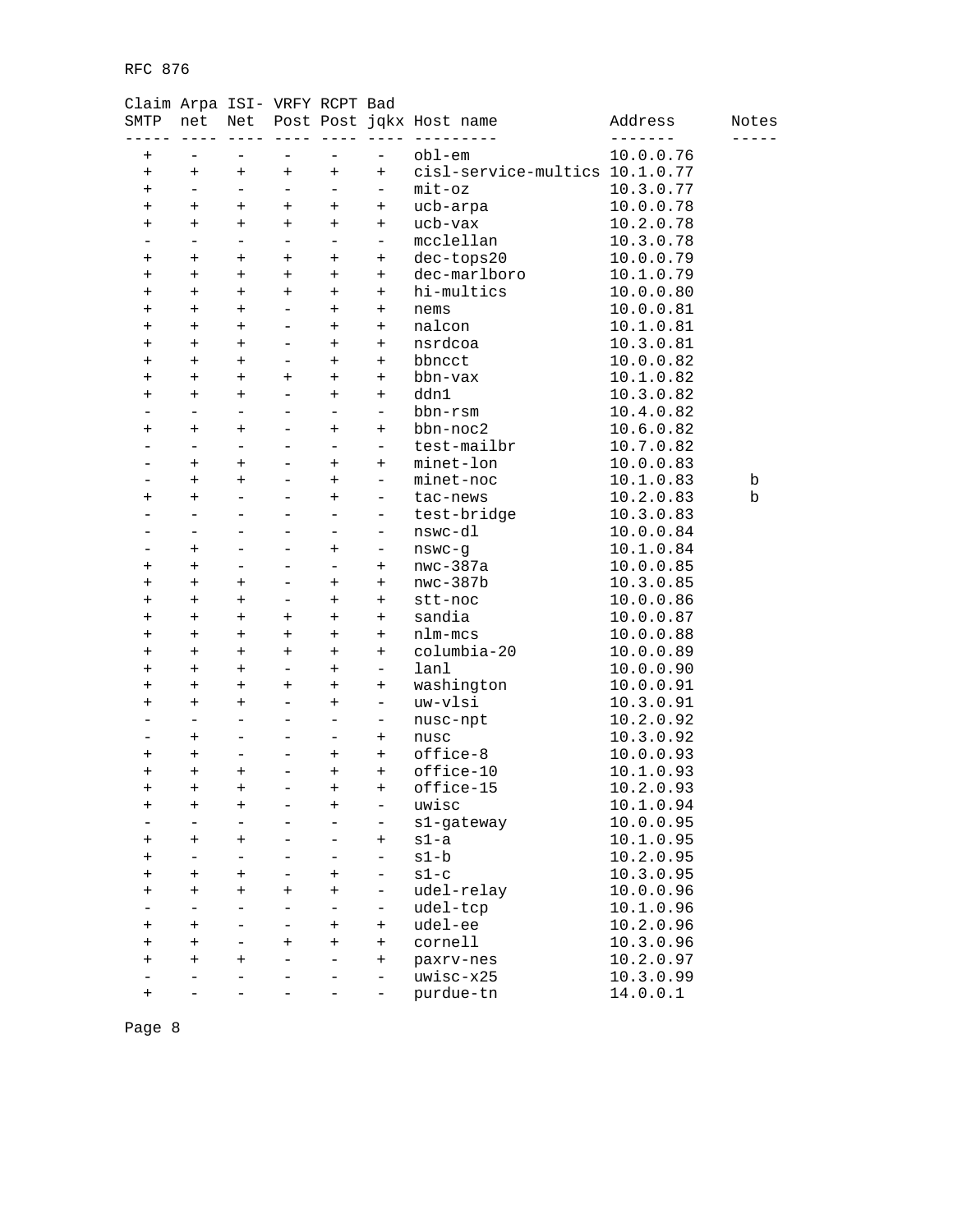| SMTP           | net                              |                          |                   |                          |                          | Net Post Post jqkx Host name | Address    | Notes |
|----------------|----------------------------------|--------------------------|-------------------|--------------------------|--------------------------|------------------------------|------------|-------|
| $\pmb{+}$      |                                  |                          |                   |                          |                          | uwisc-tn                     | 14.0.0.2   |       |
| $\ddot{}$      |                                  | $\overline{\phantom{0}}$ |                   |                          | $\overline{\phantom{0}}$ | udel-tn                      | 14.0.0.3   |       |
|                |                                  | $\overline{\phantom{0}}$ |                   |                          |                          | ucl-vtest                    | 14.0.0.4   |       |
|                |                                  | $\overline{\phantom{0}}$ |                   |                          | $\qquad \qquad -$        | uk-satnet                    | 14.0.0.6   |       |
|                |                                  |                          |                   |                          | $\qquad \qquad -$        | wisc-ibm                     | 14.0.0.7   |       |
| $\ddot{}$      |                                  | $\overline{\phantom{0}}$ |                   |                          | $\qquad \qquad -$        | rand-tn                      | 14.0.0.8   |       |
|                |                                  | $\overline{\phantom{0}}$ |                   |                          | $\qquad \qquad -$        | mit-br-ethernet              | 18.2.0.7   |       |
|                |                                  |                          |                   |                          | $\qquad \qquad -$        | mit-tiu                      | 18.2.0.15  |       |
|                |                                  |                          |                   |                          | $\qquad \qquad -$        | mit-alto-509                 | 18.2.0.18  |       |
|                |                                  | $\overline{\phantom{0}}$ |                   |                          | $\overline{\phantom{0}}$ | mit-alto-510                 | 18.2.0.20  |       |
|                |                                  |                          |                   |                          | $\overline{\phantom{0}}$ | mit-alto-524                 | 18.2.0.32  |       |
|                |                                  |                          |                   |                          | $\overline{\phantom{0}}$ | mit-alto-214b                | 18.2.0.56  |       |
|                |                                  | $\overline{\phantom{0}}$ |                   |                          | $\overline{\phantom{0}}$ | mit-alto-511                 | 18.2.0.72  |       |
|                |                                  |                          |                   |                          | $\qquad \qquad -$        | mit-muriel                   | 18.2.0.80  |       |
|                |                                  |                          |                   |                          | $\qquad \qquad -$        | mit-alto-508                 | 18.2.0.96  |       |
|                |                                  | $\overline{\phantom{0}}$ |                   |                          | $\overline{\phantom{0}}$ | mit-alto-503                 | 18.2.0.100 |       |
|                |                                  |                          |                   |                          | $\qquad \qquad -$        | mit-spooler                  | 18.2.0.128 |       |
|                |                                  | $\overline{a}$           |                   |                          | $\qquad \qquad -$        | mit-np-alto                  | 18.2.0.129 |       |
|                |                                  | $\overline{\phantom{0}}$ |                   |                          | $\qquad \qquad -$        | mit-alto-502                 | 18.2.0.130 |       |
|                |                                  |                          |                   |                          | $\qquad \qquad -$        | mit-alto-828                 | 18.2.0.134 |       |
|                |                                  |                          |                   |                          | $\qquad \qquad -$        | mit-alto-520                 | 18.2.0.170 |       |
|                |                                  | $\overline{\phantom{0}}$ |                   |                          | $\overline{\phantom{0}}$ | mit-gw-lcs                   | 18.8.0.4   |       |
|                |                                  |                          |                   |                          | $\qquad \qquad -$        | mit-bridge                   | 18.8.0.5   |       |
|                |                                  | $\overline{\phantom{0}}$ |                   |                          | $\overline{\phantom{0}}$ | mit-rts                      | 18.8.0.9   |       |
|                |                                  | $\overline{\phantom{0}}$ |                   |                          | $\qquad \qquad -$        | mit-rts40                    | 18.8.0.10  |       |
|                | $\qquad \qquad -$                | $\overline{\phantom{0}}$ |                   |                          | $\qquad \qquad -$        | mit-vax                      | 18.8.0.16  |       |
|                | $\overline{\phantom{0}}$         | $\overline{\phantom{0}}$ |                   |                          | $\qquad \qquad -$        | $mit - xx - 11$              | 18.8.0.32  |       |
| $\ddot{}$      | $\ddot{}$                        | $^{+}$                   |                   | $^{+}$                   | $\overline{\phantom{0}}$ | mit-csr                      | 18.10.0.8  |       |
|                | $\equiv$                         |                          |                   |                          | $\qquad \qquad -$        | $mit-rts40-v2$               | 18.10.0.10 |       |
|                | $^{+}$                           | $\ddot{}$                |                   | $\ddot{}$                | $\qquad \qquad -$        | mit-ajax                     | 18.10.0.64 |       |
|                | $\ddot{}$                        | $\ddot{}$                |                   | $\ddot{}$                | $\qquad \qquad -$        | mit-borax                    | 18.10.0.65 |       |
|                | $\ddot{}$                        | $\ddot{}$                |                   | $\ddot{}$                | $\overline{\phantom{a}}$ | $mit$ -comet                 | 18.10.0.66 |       |
|                | $\equiv$                         | $\overline{\phantom{0}}$ |                   | $\equiv$                 | $\qquad \qquad -$        | mit-dutch                    | 18.10.0.67 |       |
|                | $\ddot{}$                        | $\ddot{}$                |                   | $^{+}$                   | $\overline{\phantom{0}}$ | mit-mrclean                  | 18.10.0.68 |       |
|                | $^{+}$                           | $\ddot{}$                |                   | $\ddot{}$                | $\qquad \qquad -$        | mit-bold                     | 18.10.0.69 |       |
|                | $^{+}$                           | $\ddot{}$                |                   | $\ddot{}$                | $\qquad \qquad -$        | mit-fab                      | 18.10.0.70 |       |
|                | $\begin{array}{c} + \end{array}$ | $\ddot{}$                | $\qquad \qquad -$ | $\ddot{}$                | $\overline{\phantom{0}}$ | mit-prj                      | 18.10.0.71 |       |
|                | $^{+}$                           | $^{+}$                   | $\qquad \qquad -$ | $^{+}$                   | -                        | mit-duz                      | 18.10.0.72 |       |
|                | $\ddot{}$                        | $^{+}$                   | ۳                 | $\overline{+}$           |                          | mit-dash                     | 18.10.0.73 |       |
|                | $\overline{+}$                   | $^{+}$                   |                   | $\pm$                    |                          | mit-tide                     | 18.10.0.74 |       |
|                | $^{+}$                           | $\overline{\phantom{0}}$ |                   | $\ddot{}$                | $\overline{\phantom{0}}$ | $mit-fla$                    | 18.10.0.75 |       |
| $\overline{+}$ | $\ddot{}$                        | $\ddot{}$                |                   | $\ddot{}$                | $\qquad \qquad -$        | $mit-cls$                    | 18.10.0.76 |       |
|                | $^{+}$                           | $\ddot{}$                |                   | $^{+}$                   | $\qquad \qquad -$        | mit-grape-nehi               | 18.10.0.77 |       |
|                | $^{+}$                           | $\ddot{}$                |                   | $^{+}$                   | -                        | mit-heineken                 | 18.10.0.78 |       |
|                | $^{+}$                           | $\ddot{}$                |                   | $^{+}$                   | $\qquad \qquad -$        | $mit$ oa                     | 18.10.0.79 |       |
|                |                                  | $\overline{\phantom{0}}$ |                   | $\overline{\phantom{0}}$ | $\qquad \qquad -$        | mit-macewan                  | 18.10.0.80 |       |
|                |                                  |                          |                   |                          | $\qquad \qquad -$        | mit-kirin                    | 18.10.0.81 |       |
|                | $^{+}$                           | $^{+}$                   |                   | $^{+}$                   | $\qquad \qquad -$        | mit-molson                   | 18.10.0.82 |       |
|                | $\ddot{}$                        | $^{+}$                   | -                 | $\pmb{+}$                | $\qquad \qquad -$        | mit-milo                     | 18.10.0.86 |       |
|                | $\ddot{}$                        | $\ddot{}$                | $^{+}$            | $^{+}$                   | $^{+}$                   | mit-opus                     | 18.10.0.87 |       |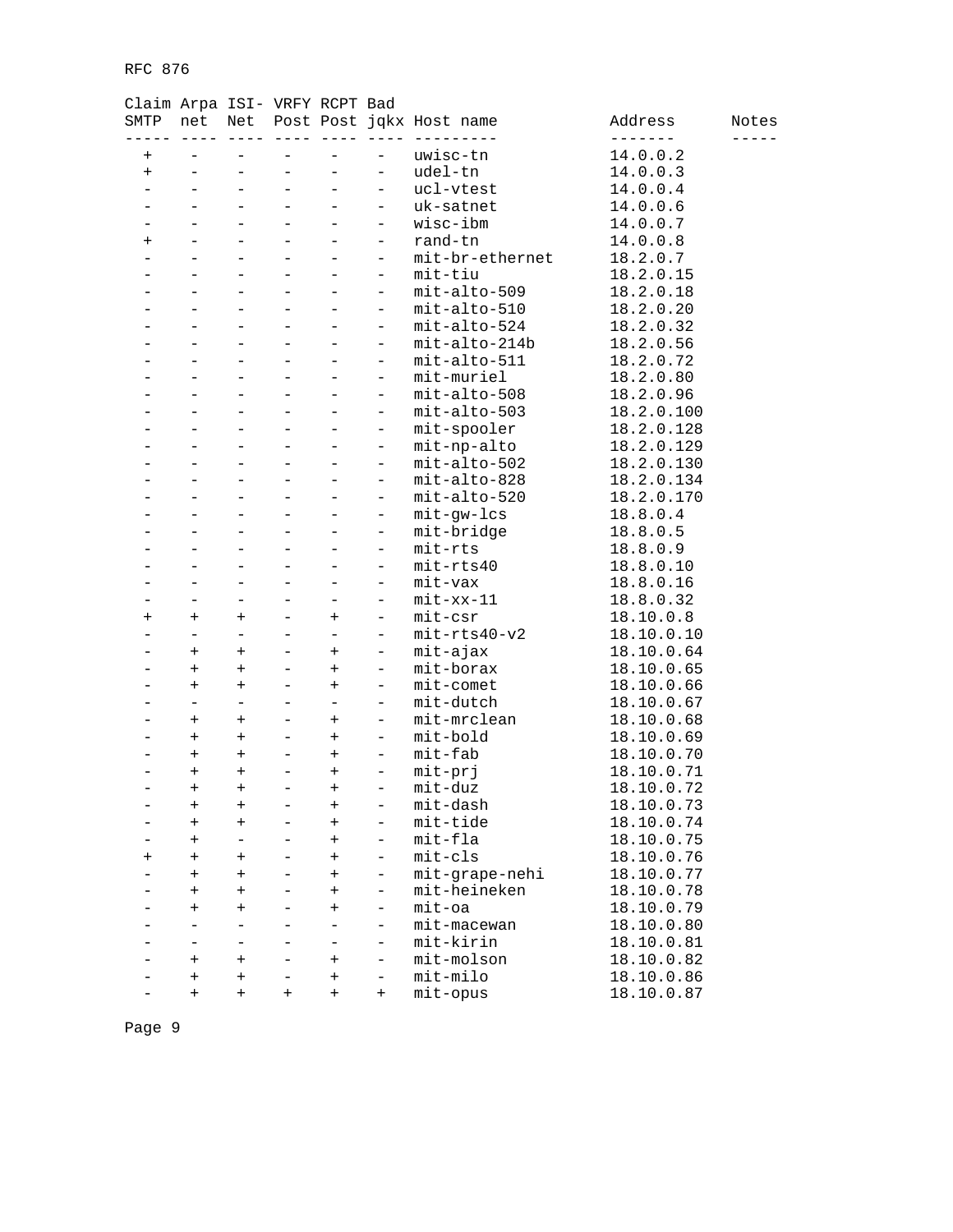| SMTP           | net                      | Net                      |                   |                                  |                          | Post Post jqkx Host name | Address       | Notes |
|----------------|--------------------------|--------------------------|-------------------|----------------------------------|--------------------------|--------------------------|---------------|-------|
|                | $\ddot{}$                | $^{+}$                   |                   | $^{+}$                           |                          | mit-rinso                | 18.10.0.88    |       |
| -              | $\qquad \qquad -$        | $\overline{\phantom{0}}$ |                   | $\overline{\phantom{0}}$         | $\qquad \qquad -$        | rsre                     | 25.8.0.0      |       |
| $\ddot{}$      | $\ddot{}$                | $^{+}$                   |                   | $^{+}$                           | -                        | su-shasta                | 36.40.0.192   |       |
| $\ddot{}$      | $\ddot{}$                | $^{+}$                   | $\ddot{}$         | $\ddot{}$                        | $^{+}$                   | su-hnv                   | 36.40.0.193   |       |
| $\ddot{}$      | $\ddot{}$                | $+$                      | $\ddot{}$         | $\ddot{}$                        | $^{+}$                   | su-navajo                | 36.40.0.203   |       |
| $^{+}$         | $^{+}$                   | $^{+}$                   | $\ddot{}$         | $\ddot{}$                        | $^{+}$                   | su-whitney               | 36.40.0.204   |       |
| $\overline{+}$ | $\ddot{}$                | $^{+}$                   | $\qquad \qquad -$ | $\ddot{}$                        | $^{+}$                   | su-glacier               | 36.40.0.205   |       |
| $\ddot{}$      | $^{+}$                   | $\overline{\phantom{0}}$ |                   | $\overline{\phantom{0}}$         | $^{+}$                   | su-star                  | 36.40.0.207   |       |
| $\ddot{}$      | $+$                      | $^{+}$                   | $\ddot{}$         | $^{+}$                           | $\qquad \qquad -$        | su-carmel                | 36.40.0.212   |       |
| $^+$           | $+$                      | $^{+}$                   | $+$               | $\overline{+}$                   | $^{+}$                   | su-sierra                | 36.40.0.213   |       |
| $\ddot{}$      |                          | $\equiv$                 |                   | $\overline{\phantom{0}}$         | $\overline{\phantom{0}}$ | su-ardvax                | 36.45.0.85    |       |
| $^{+}$         |                          |                          |                   | ÷                                | $\qquad \qquad -$        | su-safe                  | 36.45.0.86    |       |
| $\pmb{+}$      | $\ddot{}$                | -                        |                   | $\ddot{}$                        | $^{+}$                   | sri-tsca                 | 39.128.3.59   |       |
|                |                          | $\overline{\phantom{0}}$ |                   | $\overline{\phantom{0}}$         | $\qquad \qquad -$        | sri-rolm                 | 45.0.32.4     |       |
|                | $\ddot{}$                |                          | $\ddot{}$         | $^{+}$                           | $^{+}$                   | ucbarpa                  | 46.0.0.4      |       |
|                | $\ddot{}$                | -                        | $\ddot{}$         | $^{+}$                           | $^{+}$                   | ucbcad                   | 46.0.0.5      |       |
|                | $^{+}$                   |                          | $\ddot{}$         | $\overline{\phantom{0}}$         | $^{+}$                   | ucbernie                 | 46.0.0.6      |       |
|                | $^{+}$                   | $\overline{\phantom{0}}$ | $^{+}$            | $\ddot{}$                        | $\ddot{}$                | ucbmonet                 | 46.0.0.7      |       |
|                | $\ddot{}$                | -                        | $\ddot{}$         | $\qquad \qquad -$                | $^{+}$                   | ucbesvax                 | 46.0.0.9      |       |
| $\ddot{}$      | $\ddot{}$                | $\overline{\phantom{0}}$ | $\ddot{}$         | $\ddot{}$                        | $^{+}$                   | ucbvax                   | 46.0.0.10     |       |
|                | $\ddot{}$                | $\overline{\phantom{0}}$ | $\ddot{}$         | $^{+}$                           | $^{+}$                   | ucbkim                   | 46.0.0.11     |       |
|                | $+$                      | $\overline{\phantom{0}}$ | $\ddot{}$         | $\overline{+}$                   | $^{+}$                   | ucbcalder                | 46.0.0.12     |       |
|                | $\ddot{}$                |                          | $\ddot{}$         |                                  | $^{+}$                   | ucbdali                  | 46.0.0.13     |       |
|                | $^{+}$                   | $\overline{a}$           | $\ddot{}$         | $\overline{\phantom{0}}$         | $^{+}$                   | ucbmatisse               | 46.0.0.14     |       |
|                | $^{+}$                   | $\overline{\phantom{0}}$ | $\ddot{}$         | -                                | $^{+}$                   | ucbmedea                 | 46.0.0.15     |       |
|                | $^{+}$                   | $\overline{\phantom{0}}$ | $\ddot{}$         | $\ddot{}$                        | $^{+}$                   | ucbingres                | 46.0.0.19     |       |
| $\ddot{}$      | $^{+}$                   | $\overline{\phantom{0}}$ | $\ddot{}$         | $\ddot{}$                        | $^{+}$                   | sac-vax                  | 47.0.32.3     |       |
| $\overline{+}$ | $\ddot{}$                | -                        |                   | $^{+}$                           | $\overline{\phantom{0}}$ | ndre1                    | 48.3.1.41     |       |
|                | $\ddot{}$                |                          | $\ddot{}$         | $\overline{\phantom{0}}$         | $^{+}$                   | nta-vax                  | 50.0.0.8      |       |
| $^{+}$         | $^{+}$                   | $\overline{\phantom{0}}$ |                   | $\ddot{}$                        | $\qquad \qquad -$        | $cmu-cs-ius$             | 128.2.254.128 |       |
| $\pmb{+}$      | $\ddot{}$                | -                        |                   | $\ddot{}$                        | $\overline{\phantom{a}}$ | cmu-cs-vlsi              | 128.2.254.129 |       |
|                |                          |                          |                   | $\overline{\phantom{0}}$         | -                        | cmu-cs-ps1               | 128.2.254.130 |       |
| $\ddot{}$      | $\ddot{}$                | $\overline{\phantom{0}}$ |                   | $\ddot{}$                        | -                        | $cmu-cs-zog$             | 128.2.254.131 |       |
| $\pmb{+}$      | $\ddot{}$                | -                        |                   | $\ddot{}$                        | -                        | $cmu-cs-g$               | 128.2.254.132 |       |
| $\ddot{}$      | $\ddot{}$                |                          |                   | $\ddot{}$                        | $\qquad \qquad -$        | cmu-cs-cad               | 128.2.254.133 |       |
| $^{+}$         | $\overline{\phantom{0}}$ | $\overline{a}$           |                   | $\overline{\phantom{0}}$         | $\qquad \qquad -$        | $cmu-cs-k$               | 128.2.254.136 |       |
| $\overline{+}$ | $\ddot{}$                | -                        |                   | $\ddot{}$                        | $\overline{\phantom{a}}$ | $cmu-ri-fas$             | 128.2.254.138 |       |
| $\ddot{}$      | $^{+}$                   | $\overline{\phantom{0}}$ | $\qquad \qquad -$ | $\begin{array}{c} + \end{array}$ | -                        | cmu-cs-spice             | 128.2.254.139 |       |
| $^{+}$         | $\ddot{}$                |                          |                   | $^{+}$                           | -                        | cmu-cs-gandalf           | 128.2.254.140 |       |
| $^{+}$         |                          | -                        |                   |                                  | -                        | cmu-ri-leg               | 128.2.254.141 |       |
| $\ddot{}$      | $^{+}$                   |                          |                   | $^{+}$                           | $\qquad \qquad -$        | $cmu-ri-isl1$            | 128.2.254.143 |       |
|                | $\overline{\phantom{0}}$ |                          |                   | $\overline{\phantom{0}}$         | $\qquad \qquad -$        | $cmu-cs-j$               | 128.2.254.144 |       |
| $\pmb{+}$      | $\ddot{}$                | $\overline{\phantom{0}}$ |                   | $\ddot{}$                        | $\qquad \qquad -$        | cmu-cs-speech            | 128.2.254.145 |       |
|                | $\overline{\phantom{0}}$ |                          |                   | $\qquad \qquad -$                | $\qquad \qquad -$        | $cmu-cs-ps2$             | 128.2.254.146 |       |
| $\ddot{}$      | $\ddot{}$                |                          |                   | $^{+}$                           | $\overline{\phantom{0}}$ | cmu-cs-unh               | 128.2.254.150 |       |
| $^{+}$         | $\ddot{}$                | -                        |                   | $\ddot{}$                        | -                        | cmu-ri-arm               | 128.2.254.151 |       |
| $^{+}$         | $\ddot{}$                |                          |                   | $\ddot{}$                        | $\overline{\phantom{0}}$ | $cmu-ri-isl2$            | 128.2.254.152 |       |
| $^{+}$         | $^{+}$                   | $\overline{a}$           |                   | $^{+}$                           | $\qquad \qquad -$        | $cmu-cs-cfs$             | 128.2.254.153 |       |
| $\ddot{}$      | $\ddot{}$                | -                        |                   | $^{+}$                           | -                        | $cmu-cs-jk$              | 128.2.254.154 |       |
| $\ddot{}$      | $^{+}$                   |                          |                   | $^{+}$                           | $\qquad \qquad -$        | cmu-cs-pt                | 128.2.254.155 |       |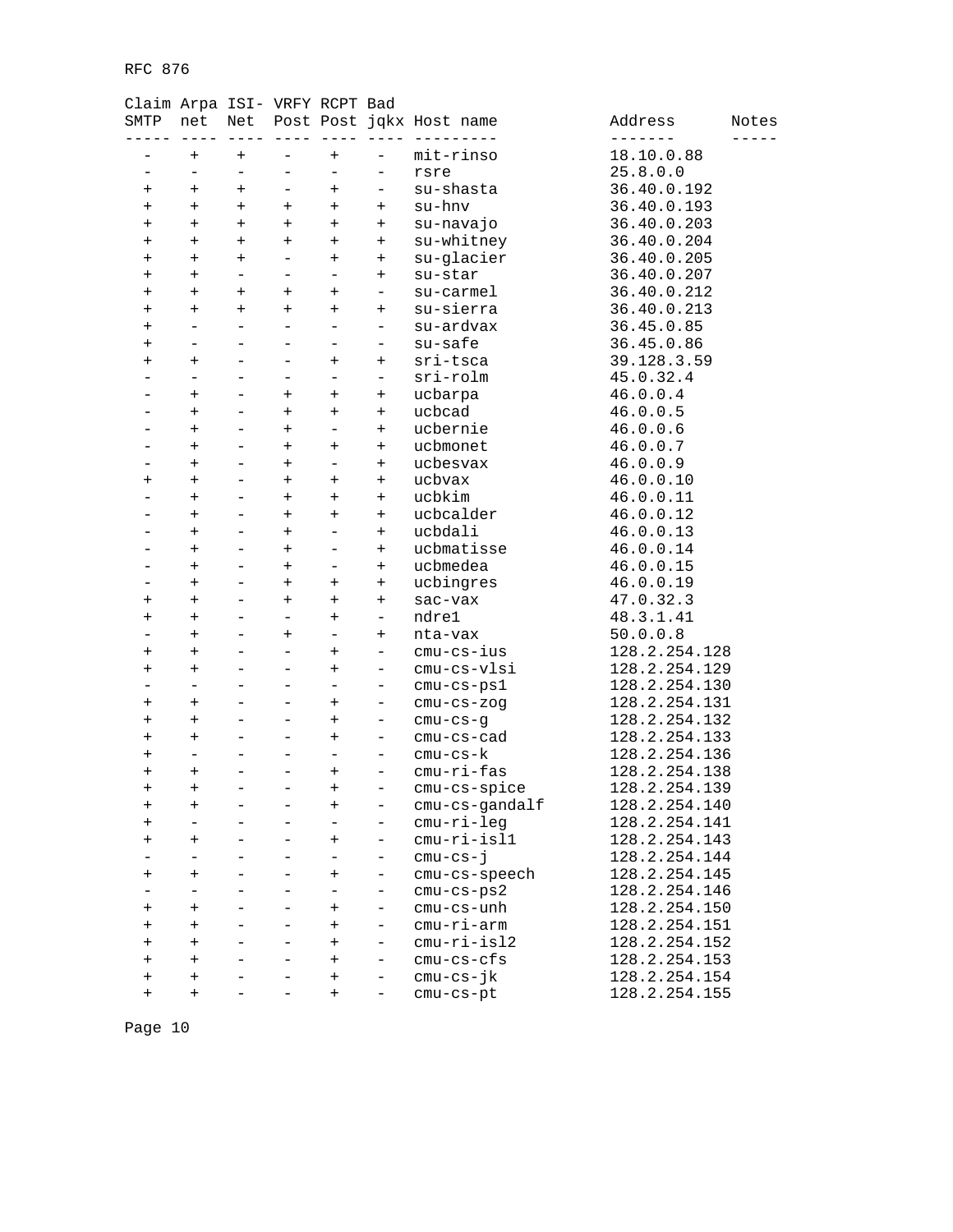### Claim Arpa ISI- VRFY RCPT Bad

| SMTP                             | net                      | Net                      |                          |                          |                          | Post Post jqkx Host name | Address       | Notes |
|----------------------------------|--------------------------|--------------------------|--------------------------|--------------------------|--------------------------|--------------------------|---------------|-------|
| $^{+}$                           | $\ddot{}$                |                          |                          | $^{+}$                   |                          | cmu-cs-h                 | 128.2.254.156 |       |
| $\begin{array}{c} + \end{array}$ | $^{+}$                   | $\overline{\phantom{0}}$ | $\qquad \qquad -$        | $\ddot{}$                | $\overline{\phantom{0}}$ | cmu-ri-rover             | 128.2.254.157 |       |
| $\ddot{}$                        | $^{+}$                   | $\overline{\phantom{0}}$ | $\overline{\phantom{0}}$ | $\ddot{}$                | $\overline{\phantom{0}}$ | dcn1                     | 128.4.0.1     |       |
| $^{+}$                           | -                        |                          |                          | $\overline{\phantom{0}}$ | $\qquad \qquad -$        | dcn2                     | 128.4.0.2     |       |
| $^{+}$                           | $^{+}$                   | $\overline{\phantom{0}}$ |                          | $^{+}$                   | $\qquad \qquad -$        | dcn3                     | 128.4.0.3     |       |
| $^{+}$                           | $\overline{\phantom{0}}$ | $\overline{\phantom{0}}$ | $\overline{\phantom{0}}$ | $\qquad \qquad -$        | $\overline{\phantom{a}}$ | dcn4                     | 128.4.0.4     |       |
| $\ddot{}$                        | $\ddot{}$                |                          |                          | $\ddot{}$                | $\qquad \qquad -$        | dcn5                     | 128.4.0.5     |       |
| $^{+}$                           | $^{+}$                   | $\overline{\phantom{0}}$ |                          | $\ddot{}$                | $\overline{\phantom{0}}$ | dcn6                     | 128.4.0.6     |       |
| $\ddot{}$                        | $^{+}$                   | $\equiv$                 |                          | $+$                      | $\qquad \qquad -$        | dcn7                     | 128.4.0.7     |       |
|                                  | $+$                      |                          |                          | $+$                      | $\qquad \qquad -$        | dcn8                     | 128.4.0.8     | b     |
| $\ddot{}$                        | $\overline{\phantom{0}}$ | $\equiv$                 |                          | $\overline{\phantom{0}}$ | $\qquad \qquad -$        | dcn9                     | 128.4.0.9     |       |
| $^{+}$                           |                          | $\equiv$                 |                          |                          |                          |                          |               |       |
| $\ddot{}$                        | $^{+}$                   |                          | $\overline{\phantom{0}}$ | $+$                      | $\overline{\phantom{a}}$ | ford1                    | 128.5.0.1     |       |
| $\ddot{}$                        | $^{+}$                   |                          |                          | $\ddot{}$                | $\qquad \qquad -$        | ford2                    | 128.5.0.2     |       |
| $^{+}$                           | $^{+}$                   |                          |                          | $^{+}$                   | $\overline{\phantom{0}}$ | ford3                    | 128.5.0.3     |       |
| $^{+}$                           | $^{+}$                   | $\overline{\phantom{0}}$ |                          | $+$                      | $\qquad \qquad -$        | ford4                    | 128.5.0.4     |       |
| $^{+}$                           | $^{+}$                   |                          |                          | $\ddot{}$                | $\overline{\phantom{0}}$ | ford-lab                 | 128.5.0.8     |       |
| $^{+}$                           | $\overline{\phantom{0}}$ | $\overline{\phantom{0}}$ |                          | $\equiv$                 | $\overline{\phantom{0}}$ | ford-vax                 | 128.5.0.9     |       |
| $\ddot{}$                        | -                        | $\overline{\phantom{0}}$ | $\overline{\phantom{0}}$ | $\overline{\phantom{0}}$ | $\overline{\phantom{a}}$ | ford-res                 | 128.5.0.10    |       |
| $\ddot{}$                        | $\ddot{}$                |                          |                          | $\ddot{}$                | $\overline{\phantom{a}}$ | ford-ecc                 | 128.5.0.11    |       |
| $^{+}$                           | $^{+}$                   | $\equiv$                 |                          | $\ddot{}$                | $\qquad \qquad -$        | ford-srl                 | 128.5.0.12    |       |
| $\ddot{}$                        | $^{+}$                   | ۳                        |                          | $+$                      | $\qquad \qquad -$        | ford-ers                 | 128.5.0.13    |       |
| $\ddot{}$                        | $^{+}$                   |                          |                          | $\ddot{}$                | $\overline{\phantom{0}}$ | ford-eed                 | 128.5.0.14    | b     |
| $^{+}$                           | $^{+}$                   | $\overline{\phantom{0}}$ |                          | $^{+}$                   | $\qquad \qquad -$        | ford-foe                 | 128.5.0.15    | b     |
| $\ddot{}$                        | $^{+}$                   | $\equiv$                 | $\equiv$                 | $\overline{\phantom{0}}$ | $\ddot{}$                | ford-wdl1                | 128.5.32.1    |       |
| $\ddot{}$                        | $\overline{\phantom{0}}$ |                          |                          |                          | $\qquad \qquad -$        | ford-wdl2                | 128.5.32.2    |       |
| $^{+}$                           | $^{+}$                   |                          |                          | $\ddot{}$                | -                        | ford-wdl3                | 128.5.32.3    |       |
| $^{+}$                           | $\overline{\phantom{0}}$ | ۳                        |                          | $\equiv$                 | $\qquad \qquad -$        | ford-wdl4                | 128.5.32.4    |       |
| $^{+}$                           | $^{+}$                   |                          |                          |                          | $^{+}$                   | ford-wdl5                | 128.5.32.5    |       |
|                                  | $^{+}$                   | $\overline{\phantom{0}}$ |                          | $\overline{\phantom{0}}$ | $\ddot{}$                | ford-wdl6                | 128.5.32.6    |       |
| $\ddot{}$                        | $\overline{\phantom{0}}$ | $\equiv$                 |                          | $\overline{\phantom{0}}$ | $\overline{\phantom{a}}$ | dfvlr1                   | 128.7.0.1     |       |
| $\ddot{}$                        |                          |                          |                          |                          | $\qquad \qquad -$        | dfvlr2                   | 128.7.0.2     |       |
| $^{+}$                           | L,                       | $\overline{\phantom{0}}$ |                          | L,                       | $\qquad \qquad -$        | dfvlr3                   | 128.7.0.3     |       |
| $\ddot{}$                        | ÷                        | $\equiv$                 | $\overline{\phantom{0}}$ | ÷.                       | $\qquad \qquad -$        | dfvlr7                   | 128.7.0.7     |       |
| $\ddot{}$                        | $^{+}$                   |                          |                          | $\ddot{}$                | $\qquad \qquad -$        | umd1                     | 128.8.0.1     |       |
| $^{+}$                           | $^{+}$                   | $\overline{\phantom{0}}$ |                          | $^{+}$                   | $\qquad \qquad -$        | umd2                     | 128.8.0.2     |       |
| $\ddot{}$                        | $^{+}$                   | $\overline{\phantom{0}}$ | $\overline{\phantom{0}}$ | $\ddot{}$                | $\equiv$                 | umd3                     | 128.8.0.3     |       |
| $\ddot{}$                        | $\ddot{}$                |                          |                          | $\ddot{}$                | $\qquad \qquad -$        | cvl                      | 128.8.0.4     |       |
| $^{+}$                           | $^{+}$                   | $\overline{\phantom{0}}$ |                          | $^{+}$                   | -                        | umd5                     | 128.8.0.5     |       |
| $\ddot{}$                        | ۳                        | $\overline{\phantom{0}}$ | $\overline{\phantom{0}}$ | ۳                        | ÷                        | umd6                     | 128.8.0.6     |       |
| $\ddot{}$                        |                          |                          |                          |                          |                          | umd7                     | 128.8.0.7     |       |
|                                  |                          |                          |                          |                          | $\overline{\phantom{0}}$ | umd-csd                  | 128.8.0.8     |       |
|                                  | $\overline{+}$<br>L,     |                          |                          | $\ddot{}$                |                          |                          |               |       |
| $\,{}^+$                         |                          |                          |                          |                          | $\qquad \qquad -$        | umd9                     | 128.8.0.9     |       |
|                                  |                          |                          |                          |                          |                          | umda                     | 128.8.0.10    |       |
|                                  |                          |                          |                          |                          |                          | umdb                     | 128.8.0.11    |       |
| +                                |                          |                          |                          |                          | $\qquad \qquad -$        | umdc                     | 128.8.0.12    |       |
| $\,{}^+$                         |                          |                          |                          |                          |                          | umdd                     | 128.8.0.13    |       |
| $^{+}$                           |                          |                          |                          |                          | $\overline{\phantom{0}}$ | umde                     | 128.8.0.14    |       |
| $\,{}^+$                         |                          |                          |                          |                          | $\overline{\phantom{0}}$ | umdf                     | 128.8.0.15    |       |
|                                  |                          |                          |                          |                          | $\qquad \qquad -$        | isi-accutest             | 128.9.0.24    |       |
|                                  |                          |                          |                          |                          |                          | isi-elvira               | 128.9.0.41    |       |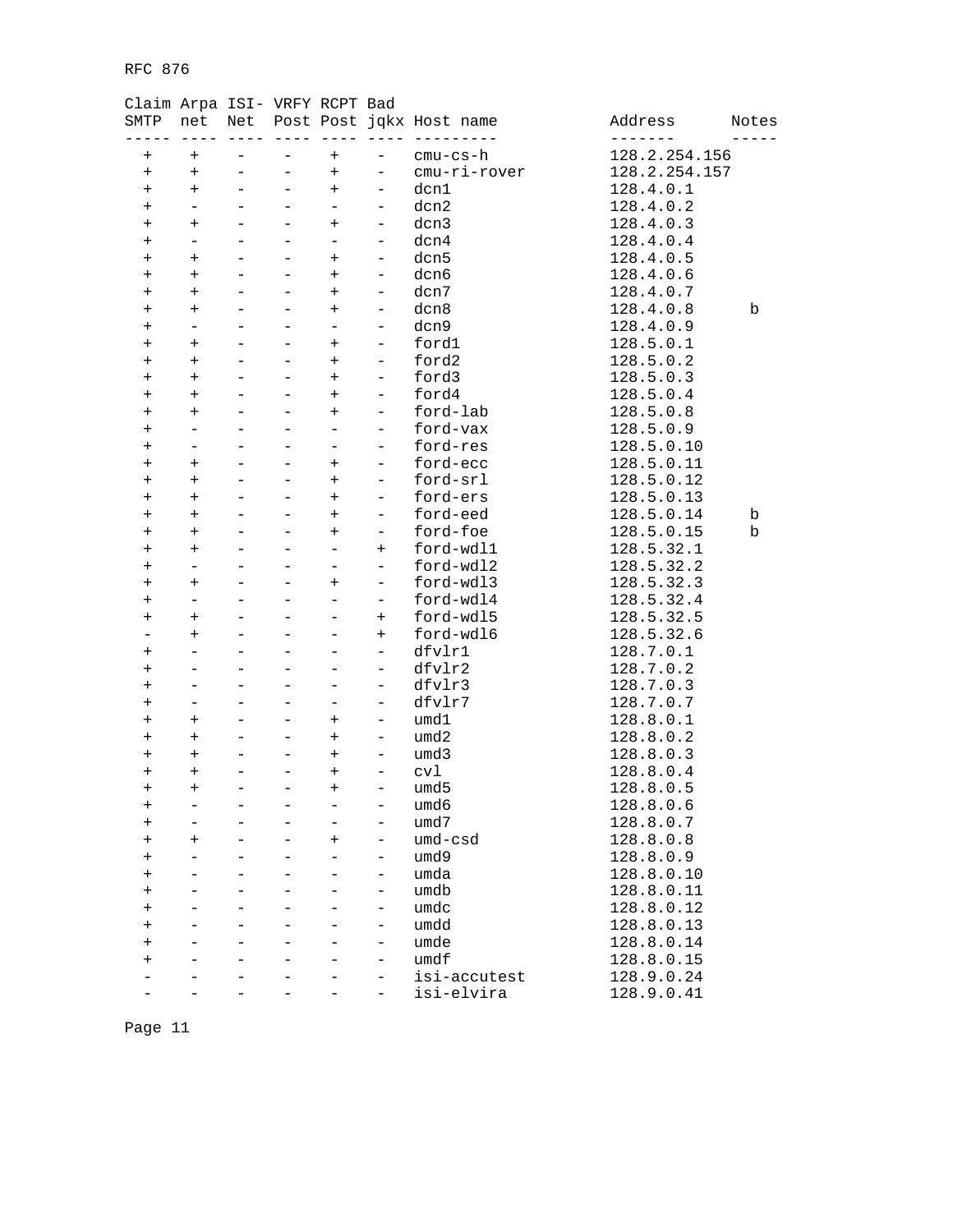### Claim Arpa ISI- VRFY RCPT Bad

| SMTP           | net                      |                          |           |                          |                          | Net Post Post jqkx Host name    | Address      | Notes |
|----------------|--------------------------|--------------------------|-----------|--------------------------|--------------------------|---------------------------------|--------------|-------|
|                |                          |                          |           |                          |                          | isi-hobgoblin                   | 128.9.0.42   |       |
|                |                          |                          |           |                          | $\bar{ }$                | isi-moe                         | 128.9.0.43   |       |
|                |                          | $\overline{\phantom{0}}$ |           | -                        | $\overline{\phantom{0}}$ | isi-troll                       | 128.9.0.44   |       |
|                |                          | $\equiv$                 |           | $\overline{\phantom{0}}$ | $\overline{\phantom{0}}$ | isi-curly                       | 128.9.0.45   |       |
|                |                          |                          |           | $\overline{a}$           | $\overline{\phantom{a}}$ | isi-shemp                       | 128.9.0.46   |       |
|                |                          | $\overline{\phantom{0}}$ |           | $\overline{\phantom{0}}$ | $\overline{\phantom{a}}$ | isi-zombie                      | 128.9.0.47   |       |
|                | $\overline{\phantom{0}}$ | $\overline{\phantom{0}}$ |           | -                        | $\overline{\phantom{0}}$ | isi-xorn                        | 128.9.0.48   |       |
|                | $^{+}$                   | $\equiv$                 |           |                          | $+$                      | isi-vlsia                       | 128.9.0.49   |       |
|                | $+$                      | $+$                      |           |                          | $+$                      | isi-vlsib                       | 128.9.0.50   |       |
|                | $\overline{a}$           | $\equiv$                 |           |                          | $\equiv$                 | isi-dawn                        | 128.9.0.92   |       |
|                |                          |                          |           |                          | $\equiv$                 | isi-rising                      | 128.9.0.93   |       |
|                |                          | $\overline{\phantom{0}}$ |           | -                        | $\overline{\phantom{a}}$ | isi-spanky                      | 128.9.0.112  |       |
|                | $\overline{\phantom{0}}$ | $\overline{\phantom{0}}$ |           | $\overline{\phantom{0}}$ | $\overline{\phantom{a}}$ | isi-alfalfa                     | 128.9.0.113  |       |
|                |                          | $\overline{a}$           |           |                          | $\overline{\phantom{a}}$ | isi-darla                       | 128.9.0.114  |       |
|                |                          | $\overline{\phantom{0}}$ |           |                          | $\overline{\phantom{0}}$ | isi-buckwheat                   | 128.9.0.115  |       |
|                |                          | $\equiv$                 |           | $\overline{\phantom{0}}$ | $\overline{\phantom{a}}$ | isi-stymie                      | 128.9.0.116  |       |
|                |                          |                          |           |                          | $\equiv$                 | isi-farina                      | 128.9.0.117  |       |
|                |                          | $\overline{\phantom{0}}$ |           |                          | $\overline{\phantom{a}}$ | isi-pete                        | 128.9.0.118  |       |
|                | $\overline{\phantom{0}}$ | $\overline{\phantom{0}}$ |           | $\overline{\phantom{0}}$ | $\overline{\phantom{a}}$ | isi-froggie                     | 128.9.0.119  |       |
|                |                          |                          |           |                          | $\qquad \qquad -$        | isi-wab2                        | 128.9.0.121  |       |
|                |                          | $\overline{\phantom{0}}$ |           |                          | $\qquad \qquad -$        | isi-randy                       | 128.9.0.122  |       |
|                | $-$                      |                          |           | $\overline{\phantom{0}}$ | $\qquad \qquad -$        | isi-rag2                        | 128.9.0.123  |       |
| $\ddot{}$      | $+$                      |                          |           | $\ddot{}$                | $\qquad \qquad -$        | csnet-purdue                    | 128.10.0.2   |       |
|                |                          | $\overline{\phantom{0}}$ |           | $\overline{\phantom{0}}$ | $+$                      |                                 | 128.11.0.2   |       |
| $\ddot{}$      | $\ddot{}$                | $\overline{\phantom{0}}$ |           |                          |                          | bbn-cvax                        |              |       |
| $^{+}$         | $\ddot{}$<br>$\equiv$    | $\overline{a}$           |           | $\overline{\phantom{0}}$ | $+$                      | bbnv1                           | 128.11.64.1  |       |
|                |                          |                          |           |                          | $\overline{\phantom{a}}$ | ucl-lsih                        | 128.16.1.67  |       |
|                |                          | $\overline{\phantom{0}}$ |           | $\overline{\phantom{0}}$ | $\qquad \qquad -$        | ucl-lsil                        | 128.16.1.106 |       |
|                |                          |                          |           | $\overline{\phantom{0}}$ | $\qquad \qquad -$        | ucl-lsim                        | 128.16.1.110 |       |
|                |                          |                          |           |                          | $\overline{\phantom{a}}$ | ucl-lsii                        | 128.16.1.112 |       |
|                |                          | $\overline{\phantom{0}}$ |           |                          | $\overline{\phantom{a}}$ | ucl-lsij                        | 128.16.1.113 |       |
|                | $\overline{\phantom{0}}$ | $\overline{\phantom{0}}$ |           | ÷                        | $\overline{\phantom{a}}$ | ucl-lsik                        | 128.16.1.115 |       |
|                |                          | $\equiv$                 |           | ÷                        | $\qquad \qquad -$        | ucl-terminal-gateway 128.16.3.2 |              |       |
|                |                          | $\overline{\phantom{0}}$ |           | -                        | $\qquad \qquad -$        | $uc1$ -sam                      | 128.16.9.0   |       |
|                | ÷                        | $\equiv$                 |           | $\overline{\phantom{0}}$ | $\qquad \qquad -$        | ucl-probe                       | 128.16.9.1   |       |
|                | $+$                      |                          |           | $^{+}$                   | $\ddot{}$                | ucl-tg                          | 128.16.9.2   |       |
| $\overline{+}$ | $\qquad \qquad -$        | $\overline{\phantom{0}}$ |           | $\overline{\phantom{0}}$ | $\qquad \qquad -$        | $uc1-cs$                        | 128.16.9.3   |       |
|                | $\overline{\phantom{0}}$ | $\overline{\phantom{0}}$ |           | $\overline{\phantom{0}}$ | $\overline{\phantom{a}}$ | ucl-niftp                       | 128.16.9.4   |       |
| $\ddot{}$      | $\equiv$                 | $\overline{a}$           |           | $\equiv$                 | $\qquad \qquad -$        | edn-host1                       | 128.19.1.1   |       |
| $^{+}$         | $\overline{\phantom{0}}$ | $\qquad \qquad -$        |           |                          | $\qquad \qquad -$        | brl-hep                         | 128.20.1.2   |       |
| $\ddot{}$      | $\ddot{}$                |                          |           | $\pm$                    | $\ddot{}$                | amsaa                           | 128.20.3.1   |       |
|                | $\ddot{}$                |                          |           | $^{+}$                   | $+$                      | brl-voc                         | 128.20.3.2   |       |
|                | $^{+}$                   |                          |           | $^{+}$                   | $^{+}$                   | hel-ace                         | 128.20.3.4   |       |
|                | $^{+}$                   |                          | $\ddot{}$ | $^{+}$                   | $^{+}$                   | $sri$ -spam                     | 128.21.32.2  |       |
|                | $\ddot{}$                |                          |           | $\overline{+}$           | $\qquad \qquad -$        | wisc-rsch                       | 192.5.2.1    |       |
|                | $\ddot{}$                |                          |           | $^{+}$                   | $\qquad \qquad -$        | wisc-db                         | 192.5.2.2    |       |
|                | $\ddot{}$                |                          |           | $^{+}$                   | $\qquad \qquad -$        | wisc-crys                       | 192.5.2.7    |       |
| $^{+}$         | $\ddot{}$                |                          |           | ÷.                       | $^{+}$                   | $cit-750$                       | 192.5.7.3    |       |
| $\ddot{}$      | $^{+}$                   |                          |           | $^+$                     | $\qquad \qquad -$        | uw-beaver                       | 192.5.8.1    |       |
| $^{+}$         | $^{+}$                   |                          |           | $^{+}$                   | $\qquad \qquad -$        | uw-lumpy                        | 192.5.8.2    | b     |
| $^{+}$         | $^{+}$                   |                          |           | $^{+}$                   | $\overline{\phantom{0}}$ | uw-wally                        | 192.5.8.3    |       |
|                |                          |                          |           |                          |                          |                                 |              |       |